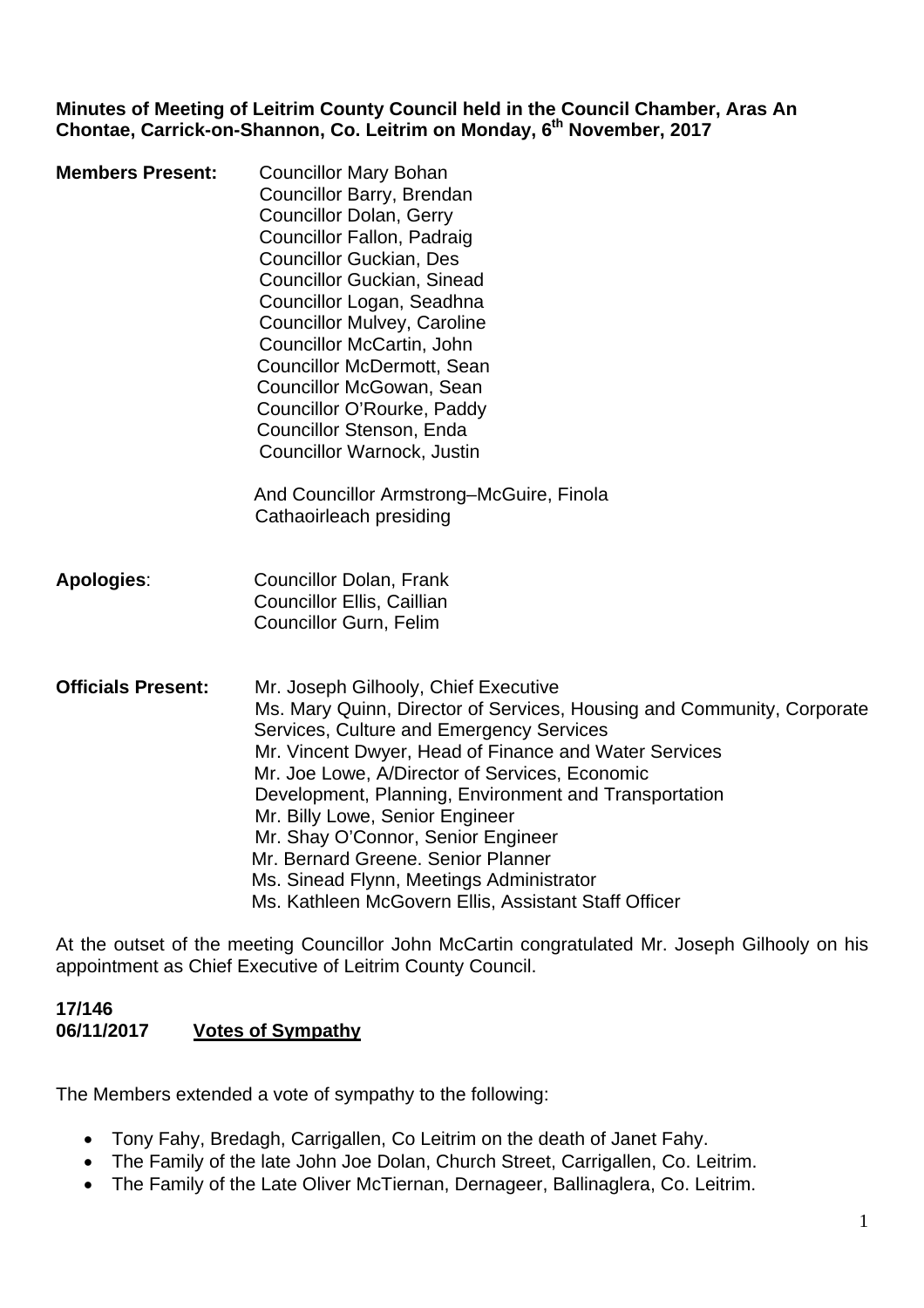- Rose Canning & Family, Dristernan, Drumshanbo, Co Leitrim on the death of Brendan Canning.
- Fergus Moran & Family, Drumshanbo, Co Leitrim on the death of Peggy Moran.
- Marist Sisters, Marymount, Carrick-on-Shannon on the death of Sr Eva Horkan.
- Johnny Murray & Family, St Patrick's Park, Carrick-on-Shannon on the death of Bernard Murray.
- Michael Moran, Barrack Street, Kinlough on the death of Michael Moran Junior.

#### **17/147 06/11/2017 Deimhniu Miontuairisci**

#### **Proposed by Councillor Mary Bohan, seconded by Councillor Brendan Barry and UNANIMOUSLY RESOLVED:**

"That the Minutes of Leitrim County Council Meeting held in the Council Chamber, Aras An Chontae, Carrick-on-Shannon, Co Leitrim on Monday, 4<sup>th</sup> September, 2017 be adopted".

#### **17/148 06/11/2017 Provision of the realignment of the N16**

Report Ref 17-C-04 from Mr. Joseph Gilhooly, Chief Executive in relation to the provision of the realignment of the N16 National Primary Route in the townlands of Diffreen, Drummahan, Tawnamachugh and Mulkaun comprising the construction of a Type 2 single carriageway road for a distance of 1.55km from Diffreen Bridge to a location 760m east of the N16 junction with local road L-41382. The works will also include the improvement of 4 no. existing junctions off the N16, associated accommodation and fencing works, landscaping works, drainage works and ancillary works, including a number of stream diversions. The development will consist of a 7.0m carriageway with 0.5m hard strips, and an off-road 2-way cycle track located on the northern side of the proposed road in accordance with the Planning & Development Acts, 2000-2015 and Part 8 of the Planning and Development Regulations 2001-2015, as circulated to the Members, appears as **Appendix 1** to the Minutes of this meeting in the Minute Book.

#### **Proposed by Councillor John McCartin, seconded by Councillor Paddy O'Rourke and UNANIMOUSLY RESOLVED:**

"That the provision of the realignment of the N16 National Primary Route in the townlands of Diffreen, Drummahan, Tawnamachugh and Mulkaun comprising the construction of a Type 2 single carriageway road for a distance of 1.55km from Diffreen Bridge to a location 760m east of the N16 junction with local road L-41382. The works will also include the improvement of 4 no. existing junctions off the N16, associated accommodation and fencing works, landscaping works, drainage works and ancillary works, including a number of stream diversions. The development will consist of a 7.0m carriageway with 0.5m hard strips, and an off-road 2-way cycle track located on the northern side of the proposed be approved".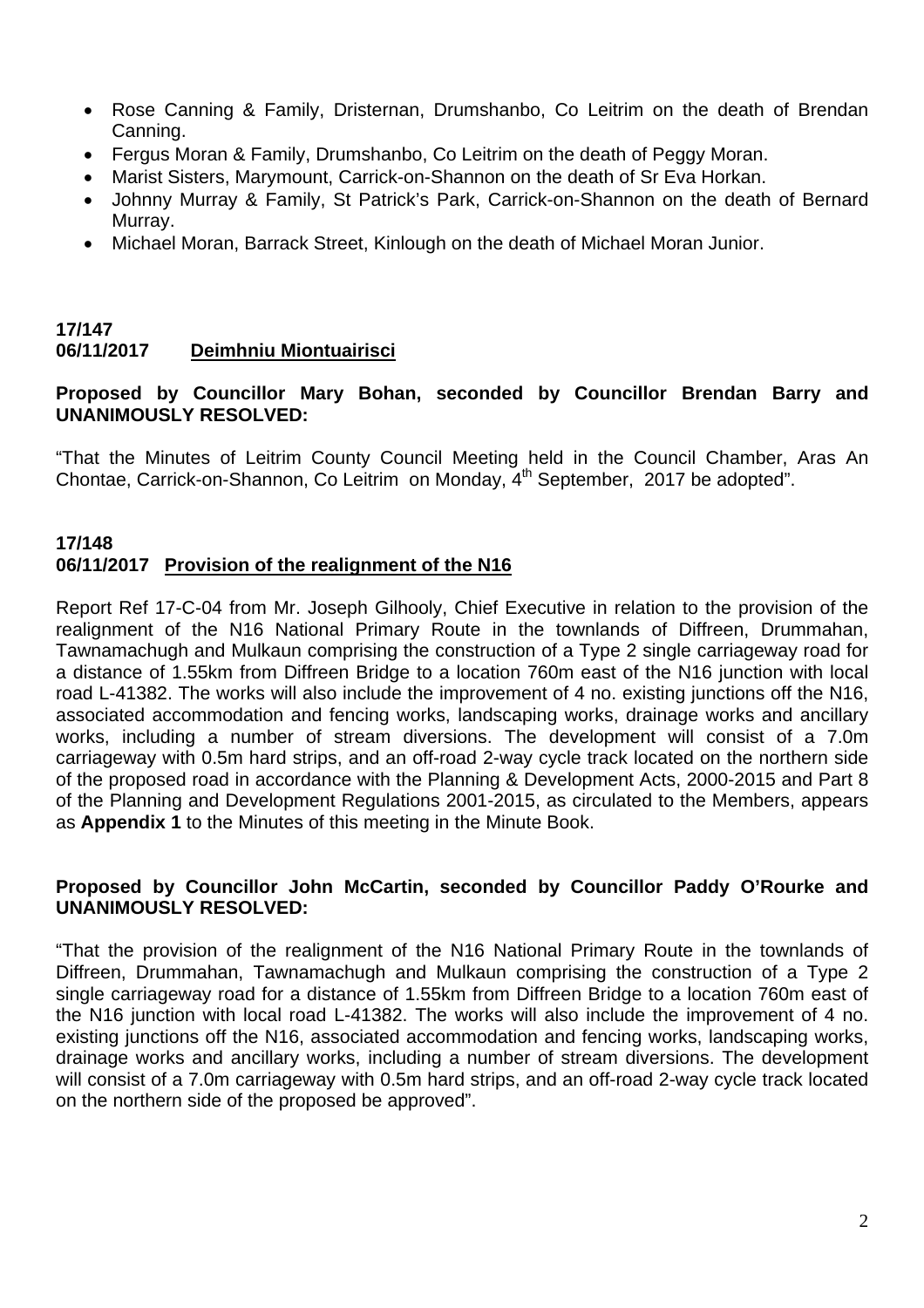#### **17/149 06/11/2017 Dispose of plot of land in the townland of Gortnaskeagh, Leckaun P.O.**

Notice of Intention dated 25<sup>th</sup> October, 2017 from Mr. Kieran Brett, Senior Staff Officer, Finance in relation to the transfer of a plot of land comprising circa 0.0023 hectares (Freehold) in the townland of Gortnaskeagh, Leckaun Folio No. LM 19158 in accordance with Section 183 of the Local Government Act, 2001 as circulated to all Members which appears as **Appendix 2** to the Minutes of this meeting in the Minute Book.

#### **Proposed by Councillor Paddy O'Rourke, seconded by Councillor Gerry Dolan and UNANIMOUSLY RESOLVED:**

"That the transfer of a plot of land comprising circa 0.0023 hectares (Freehold) in the townland of Gortnaskeagh, Leckaun Folio No LM 19158 in accordance with Section 183 of the Local Government Act, 2001 and Notice of Intention dated 25<sup>th</sup> October, 2017 as circulated to all Members be approved".

#### **17/150 06/11/2017 Dispose by means of a 10 year lease of Drumkeeran Courthouse**

Notice of intention dated 25<sup>th</sup> October, 2017 from Mr. Kieran Brett, Senior Staff Officer, Finance Department in relation to the disposal of the building known as the Courthouse in Drumkeeran, Co Leitrim by means of a 10 year lease to the North Connaught Youth and Community Services Ltd, Rockwood Parade, Sligo, Co. Sligo in accordance with Section 183 of the Local Government Act, 2001 as circulated to all Members which appears as **Appendix 3** to the Minutes of this meeting in the Minute Book.

#### **Proposed by Councillor Mary Bohan, seconded by Councillor Padraig Fallon and UNANIMOUSLY RESOLVED:**

"That the disposal of the building known as the Courthouse in Drumkeeran, Co. Leitrim by means of a 10 year lease to North Connaught Youth and Community Services Ltd., Rockwood Parade, Sligo, Co. Sligo in accordance with Section 183 of the Local Government Act, 2001 and Notice of Intention date 25<sup>th</sup> October, 2017 as circulated to all Members be approved".

#### **17/151 06/11/2017 Overdraft Accommodation**

Notice to approve overdraft accommodation in the sum of €1.5 million for the twelve month period ending 31<sup>st</sup> December, 2018 subject to the sanction of the Minister for Housing, Planning, Community and Local Government in accordance with Section 106 (2) of the Local Government Act, 2001 as amended.

#### *Proposed by Councillor Paddy O'Rourke seconded by Councillor Padraig Fallon AND UNANIMOUSLY RESOLVED;*

"That overdraft accommodation in the sum of  $\epsilon$ 1.5 million for the twelve month period ending 31<sup>st</sup> December, 2018, subject to the sanction of the Minister for the Environment, Community and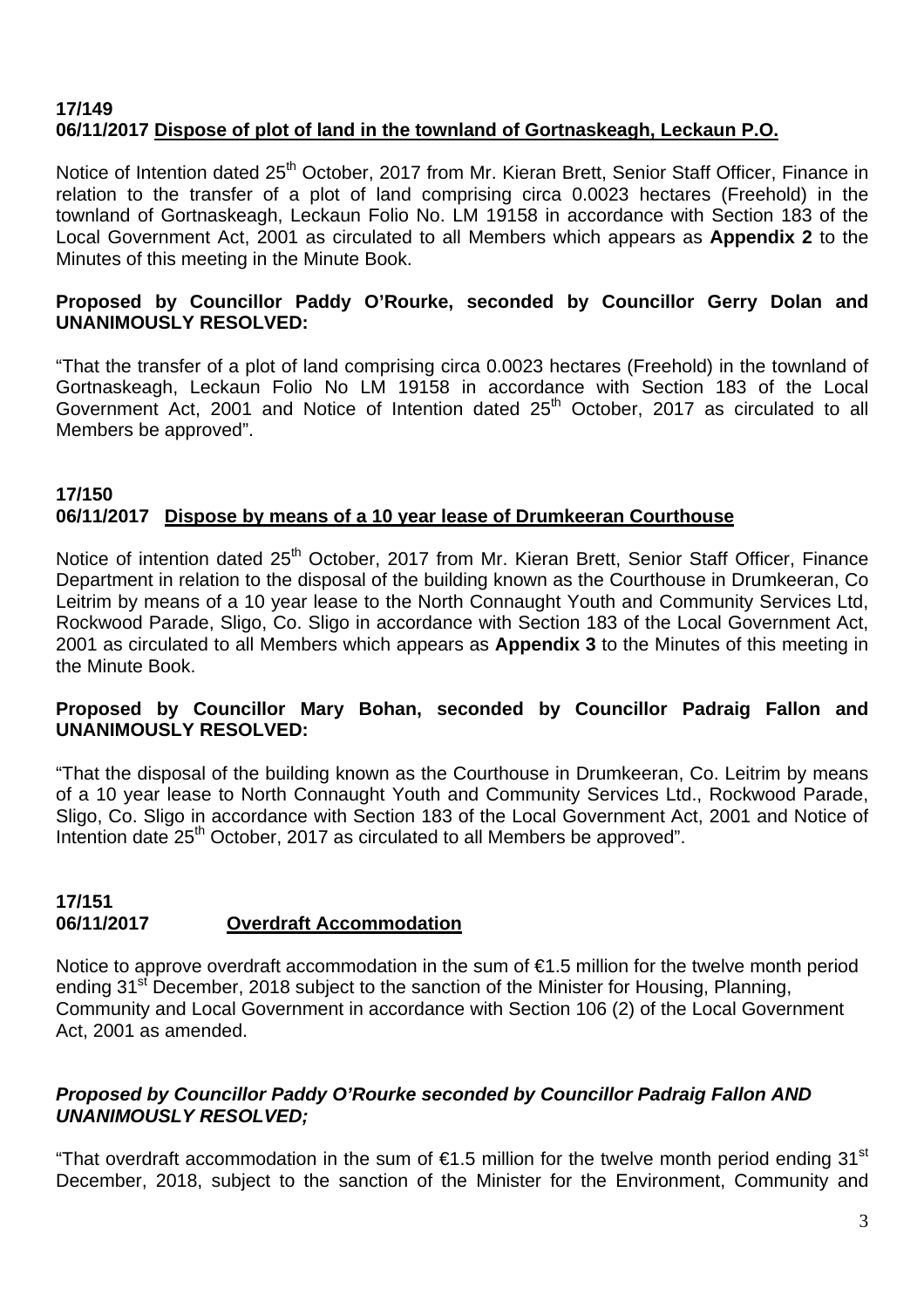Local Government, in accordance with Section 106 (2) of the Local Government Act, 2001 as amended, be approved.

#### **17/152 06/11/2017 Monthly Management Reports by the Chief Executive**

Monthly Management Reports for the period 1<sup>st</sup> January, 2017 to 31<sup>st</sup> August, 2017 and 1<sup>st</sup> January, 2017 to 30<sup>th</sup> September, 2017 by Mr. Joseph Gilhooly, Chief Executive, dated 13<sup>th</sup> September, 2017 and 13<sup>th</sup> October, 2017 respectively, prepared in accordance with Section 136 (2) of the Local Government Act, 2001 as inserted by Section 51 of the Local Government Reform Act, 2014, as circulated to the Members, appear as **Appendix 4** and **Appendix 5** to the Minutes of this meeting in the Minute Book.

Mr. Joseph Gilhooly, Chief Executive provided an update in relation to the number of projects as outlined hereunder:

- LEO Competitive Funds: The Graduate Intern Programme is progressing well and a networking event was held for graduates and employers.
- Manorhamilton, Drumshanbo and Carrick-on-Shannon were awarded Enterprise Towns status.
- The Taste of Leitrim Initiative continues to be rolled out and a Harvest Feast recently took place.
- Leitrim Tourism continued to promote the tourist offering of the county and had a stand at the National Ploughing Championships in Screggan, Co Offaly.
- Carrick-on-Shannon has had its Purple Flag Award renewed.
- The Peace IV Programme was formally launched in the Dock, Carrick-on-Shannon.
- The Environmental and Community Awards were held in the Bush Hotel, Carrick-on-Shannon.

The update on the Chief Executive Monthly Management Report was noted by the Members and the following item was raised:

• Councillor Sinead Guckian requested an update on the Capital Works Project planned for the replacement of 1,680 meters of old 300 mm AC Trunk Main at Mountcampbell.

Mr. Billy Lowe, Senior Engineer confirmed that the scheme is going ahead and should be completed by year end.

#### **17/153 06/11/2017 Section 138 (1) of the Local Government Act 2001**

Ms. Sinead Flynn, Meetings Administrator outlined that there were no commitments to note under this item.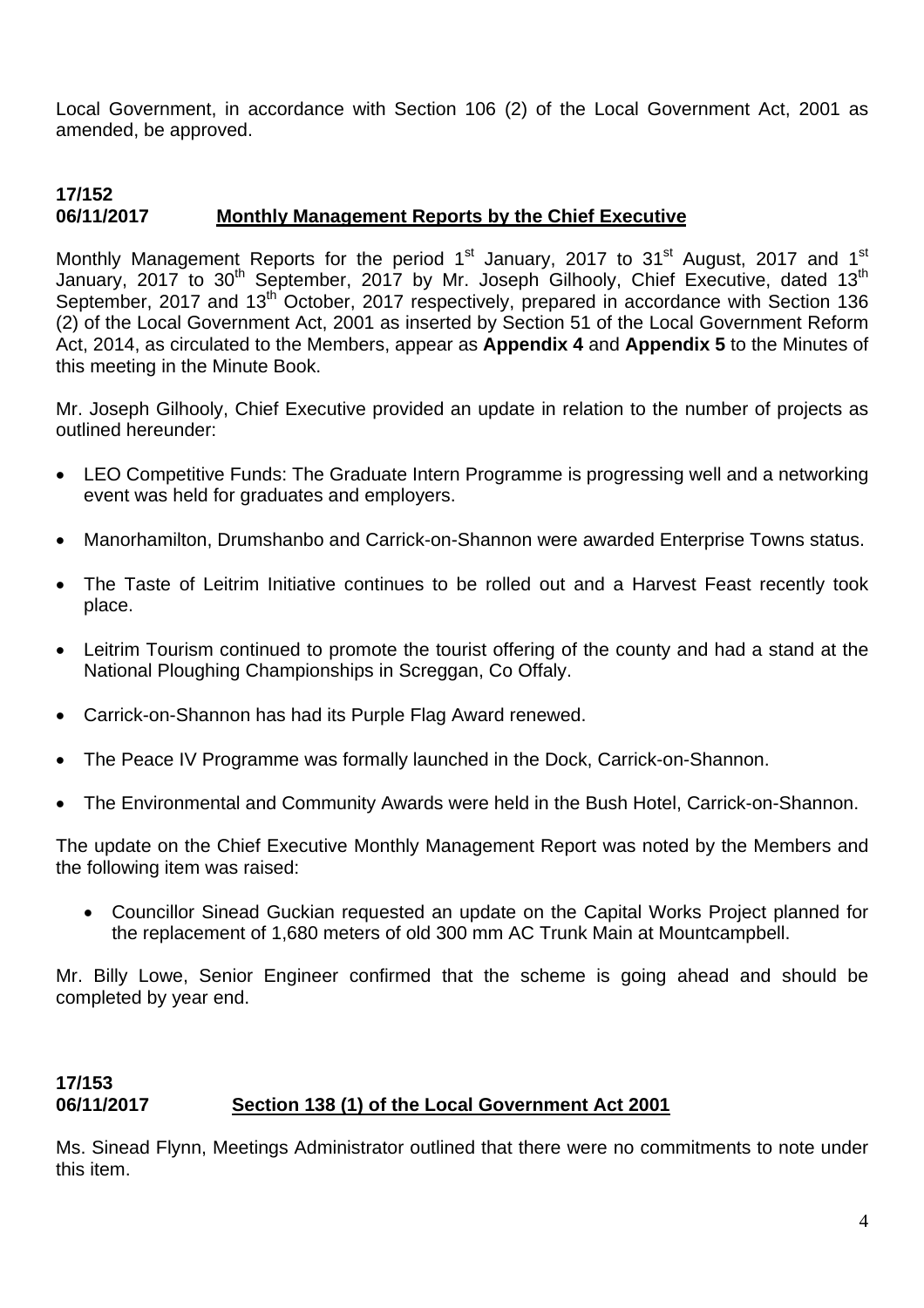#### **17/154 06/11/2017 Corporate Policy Group Report**

Ms. Sinead Flynn, Meetings Administrator gave an overview of the items considered by the Corporate Policy Group at their meeting held prior to the Council meeting.

#### **Update from the Strategic Policy Committee's**

#### • **Housing Policy, Social & Cultural Development SPC**

Ms. Flynn outlined that a meeting of the **Housing Policy, Social & Cultural Development SPC** was held on Wednesday  $6<sup>th</sup>$  September, 2017 and considered the following items:

#### • **Strategic Plan for Housing People with a Disability**

An over-view of the Housing & Disability Strategy was provided to the Members. It was noted that there are currently 81 households with a disability on the Council's Housing Waiting List and that an Action Plan will be developed in partnership with the Health Services Executive to address the housing need of this client group.

#### • **Statutory Assessment of Housing Need**

The Housing Department completed the Statutory Assessment of Housing Need in June, 2017 and a total of 328 households were deemed qualified for and in need of social housing support. A significant number of those households are in receipt of rent supplement from the Department of Social Protection. The roll out of the HAP Scheme commenced in Leitrim in December, 2016 to provide an alternative form of social housing support. Plans will be progressed with the Department of Social Protection to phase the transition of Rent Supplement recipients to HAP.

#### • **Housing Grants Scheme.**

Activity levels in relation to the Housing Grant Schemes continue to be monitored. The scheme will be kept under review and there is no requirement to consider the suspension of the scheme presently.

#### • **Adopt a Lifebuoy Community Scheme.**

The SPC reviewed the Draft Adopt a Lifebuoy Community Scheme and it was agreed to forward the Draft Scheme to the PPN for their comments.

#### **Environmental, Transportation & Infrastructural Policy Strategic Policy Committee**

Ms. Flynn outlined that a meeting of the Environmental, Transportation & Infrastructural Policy Strategic Policy Committee was held on  $10<sup>th</sup>$  October, 2017 and the following items of business were discussed:-

#### • **Update on Irish Water**

The Members received a detailed report on Irish Water Operations, the Capital Investment Plan 2017-2021 and the Minor Capital Works Programme for Leitrim.

#### • **Management of Japanese Knotweed**

The Members received a report on Japanese Knotweed. It was noted that a survey was recently carried out by Transport Infrastructure Ireland (TII) of all national and regional roads to identify the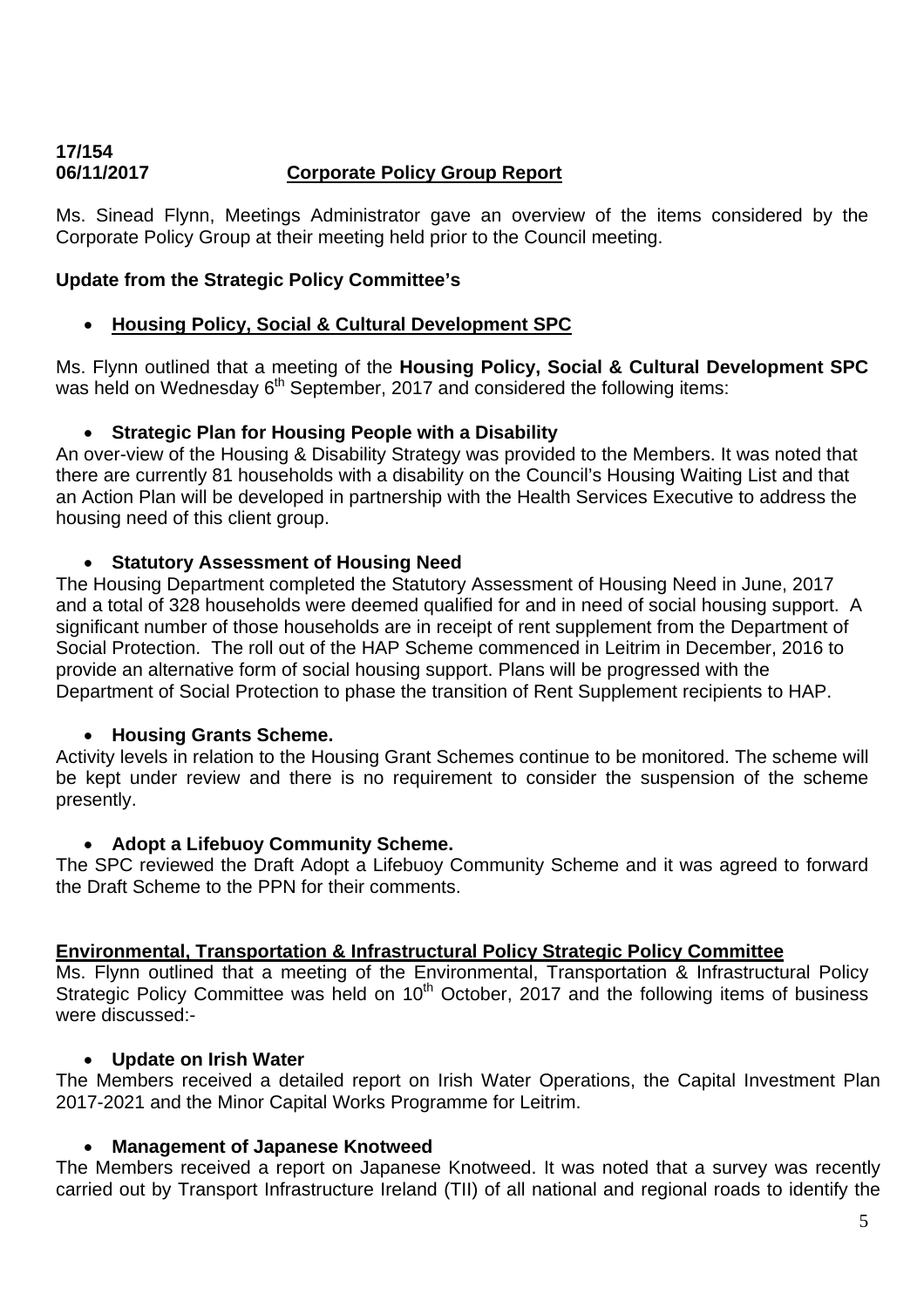extent of Japanese Knotweed on these roads. The TII have commenced chemical treatment of the plant on the national roads – N4, N16 and N15. With regard to the non-national roads in the county it is hoped that funding will be provided by the Department of Transport next year to commence chemical treatment of the plant on these roads.

#### **Bogs and Forestry Planning**

The Members received a presentation from Mr. Bernard Greene on Bogs and Forestry (Planning Implications). The report provided an update on the Raised Bog Special Areas of Conservation, Planning Permission, Turf Cutting, Opportunities in Forestry and the Forestry Regulatory Framework. The SPC Members requested that the Corporate Policy Group consider a request to have an Official from the Forest Service, Department of Agriculture, Food and the Marine to attend a Council Meeting to discuss issues with Bogs and Forestry Planning.

Ms. Flynn outlined that the GPG had considered this matter at their meeting today and it was agreed to facilitate the presentation at the January 2018 Council meeting.

#### **Economic, Development, Enterprise & Planning Strategic Policy Committee**

Ms. Flynn outlined that a Meeting of the Economic, Development, Enterprise & Planning Strategic Policy Committee was held on the 11<sup>th</sup> October, 2017 and that the following items of business were discussed:-

#### • **Update on Casual Trading Bye-laws**

Mr. Finbar Keaney, Staff Officer, Planning Department gave a presentation on the Casual Trading Bye-laws. It was agreed to review and bring back this matter to the December SPC meeting with a view to presenting the Draft Bye-laws for agreement. Subject to their agreement, it is then intended to bring the Draft Bye-laws to the January Council meeting prior to being placed on public display.

#### • **Overview on Draft Diaspora Strategy**

Mr. Shane Tiernan, A/Director of Services gave an overview on the Draft Diaspora Strategy informing the committee that in late 2015, Leitrim County Council was allocated €10,000 towards the development of a Diaspora Strategy.

#### **Update on National Planning Framework**

Ms. Flynn outlined that Mr. Bernard Green gave a presentation to the SPC on the National Planning Framework. She advised that the CPG agreed to discuss the submission on the National Planning Framework at the Council meeting and that the discussion would ensue after the completion of the update from the CPG was concluded.

#### **Update on Budget 2018 and Date for the Budget 2018 meeting.**

Ms. Flynn outlined that the CPG were given an update on the Budget preparation process which is ongoing by the Finance Department. She advised that the CPG are recommending that the Budget 2018 Meeting will be held on Monday  $27<sup>th</sup>$  November, 2017 at 11.00am. Ms. Flynn further advised that the matter is listed as a separate agenda item to be agreed by the Members.

#### **Update on the scheduling of Council and Municipal District Meetings.**

Ms. Flynn informed the Members that the CPG agreed that the arrangements that are currently in place and that provide for monthly Municipal District and bi-monthly Council Meetings will continue for the remainder of the term of the existing Council to May/June, 2019. She also outlined that the CPG agreed that there will be a particular focus on responding to Elected Members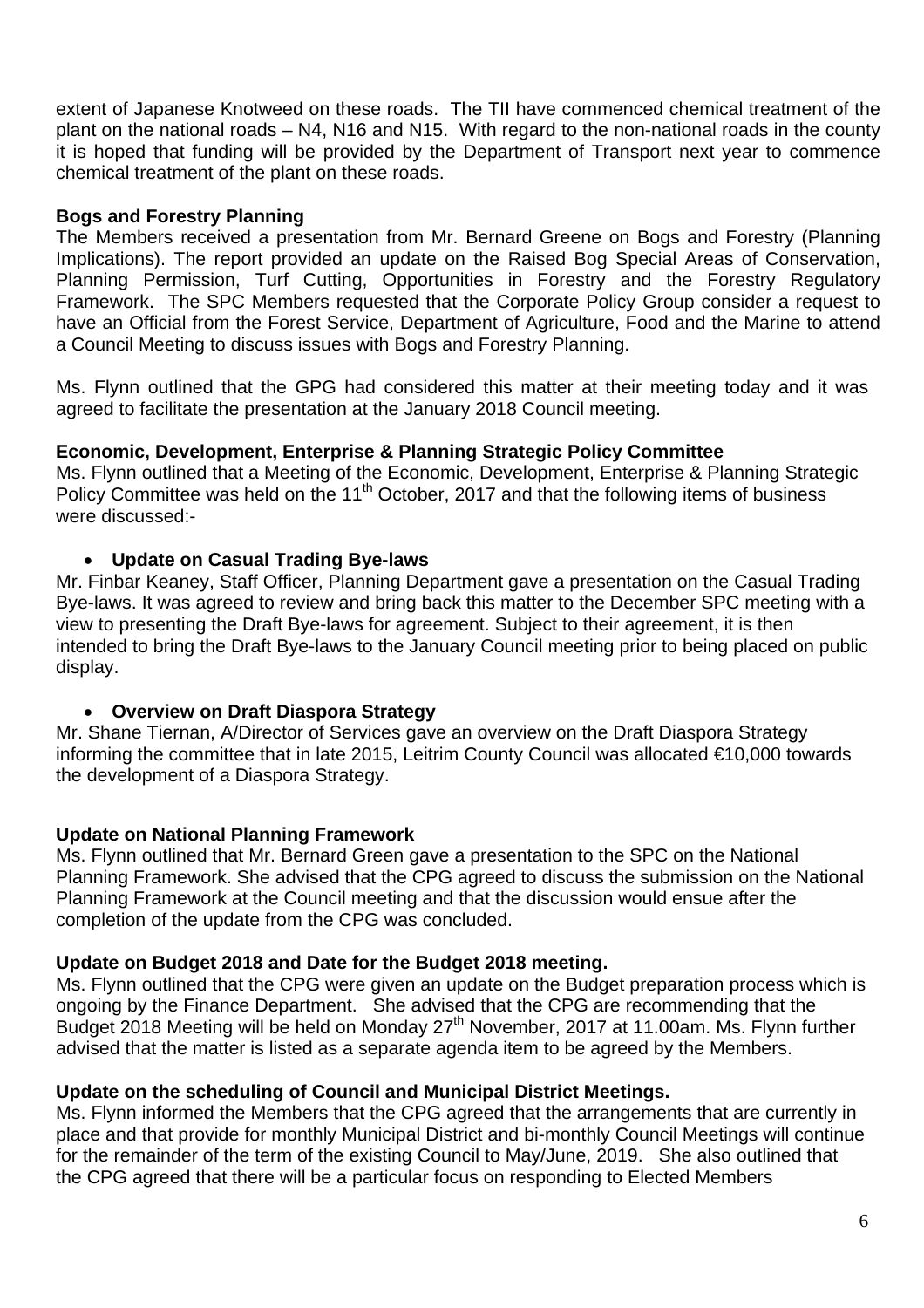Representatives within the prescribed three-week time frame from the date of receipt of the request.

Ms. Flynn also outlined that an over-view of items listed on the agenda for the Council meeting was provided by Mr. Joseph Gilhooly, Chief Executive and that the attendance of Members at forthcoming Conferences/Seminars was also agreed by the CPG. She advised that the annual Mass of Leitrim County Council for the Deceased Members will be held in St. Mary's Church, Carrick on Shannon on Monday 13<sup>th</sup> November 2017 at 8.00 pm.

The update from the CPG was noted by the Members and the following items were raised:

- Councillor Justin Warnock expressed his disappointment that the schedule of monthly Municipal District and Bi-monthly Council meetings will continue for the remaining term of the current Council. He outlined that he considered that the alternative proposal to schedule monthly Council meetings and bi-monthly Municipal District meetings had considerable advantages over the current schedule.
- Councillor Sinead Guckian supported Councillor Warnock's comments and also expressed her disappointment that the alternative schedule of monthly Council meetings and bimonthly Municipal District meetings could not have been trialled on a 12 month pilot basis.
- Councillor Mary Bohan stressed that it is not fair to say that the Members are not meeting regularly as the Municipal District meetings are well attended on a monthly basis.

This concluded the report from the Corporate Policy Group. The Cathaoirleach, Councillor Finola Armstrong-McGuire then invited Mr. Bernard Green to give an over-view of the National Planning Framework.

#### **17/155 06/11/2017 Draft National Planning Framework**

Mr. Joseph Gilhooly advised that the Draft Planning Framework discussed at a meeting of the Western and Regional Assembly attended by Minister Damian English last week. Mr. Gilhooly also advised that Councillor Enda Stenson and Councillor Justin Warnock also attended this meeting. Mr. Gilhooly invited Mr. Bernard Greene, Senior Planner to give an overview of the submission that the Council has prepared on the Draft National Planning Framework.

Mr. Bernard Greene, Senior Planner presented his report on Leitrim County Council's submission on "Ireland 2040 – Our Plan" which was published on  $26<sup>th</sup>$  September, 2017 for its final round of public consultation. The report as circulated to the Members appears as **Appendix No. 6 to the Minutes of this meeting in the Minute Book.** 

Mr. Greene outlined that Ireland 2040 will guide national, regional and local planning opportunities throughout the Republic together with investment decisions for at least the next two decades. He advised that the submission period was initially to 3<sup>rd</sup> November, 2017 and is now extended to Friday 10<sup>th</sup> November, 2017. Mr. Greene outlined that the preparation of the submission also included consultation with the High Level Advisory Group (HLAG) and the Economic, Development, Enterprise & Planning Strategic Policy Committee. Mr. Greene provided a detailed over-view of the content of the submission to the Members.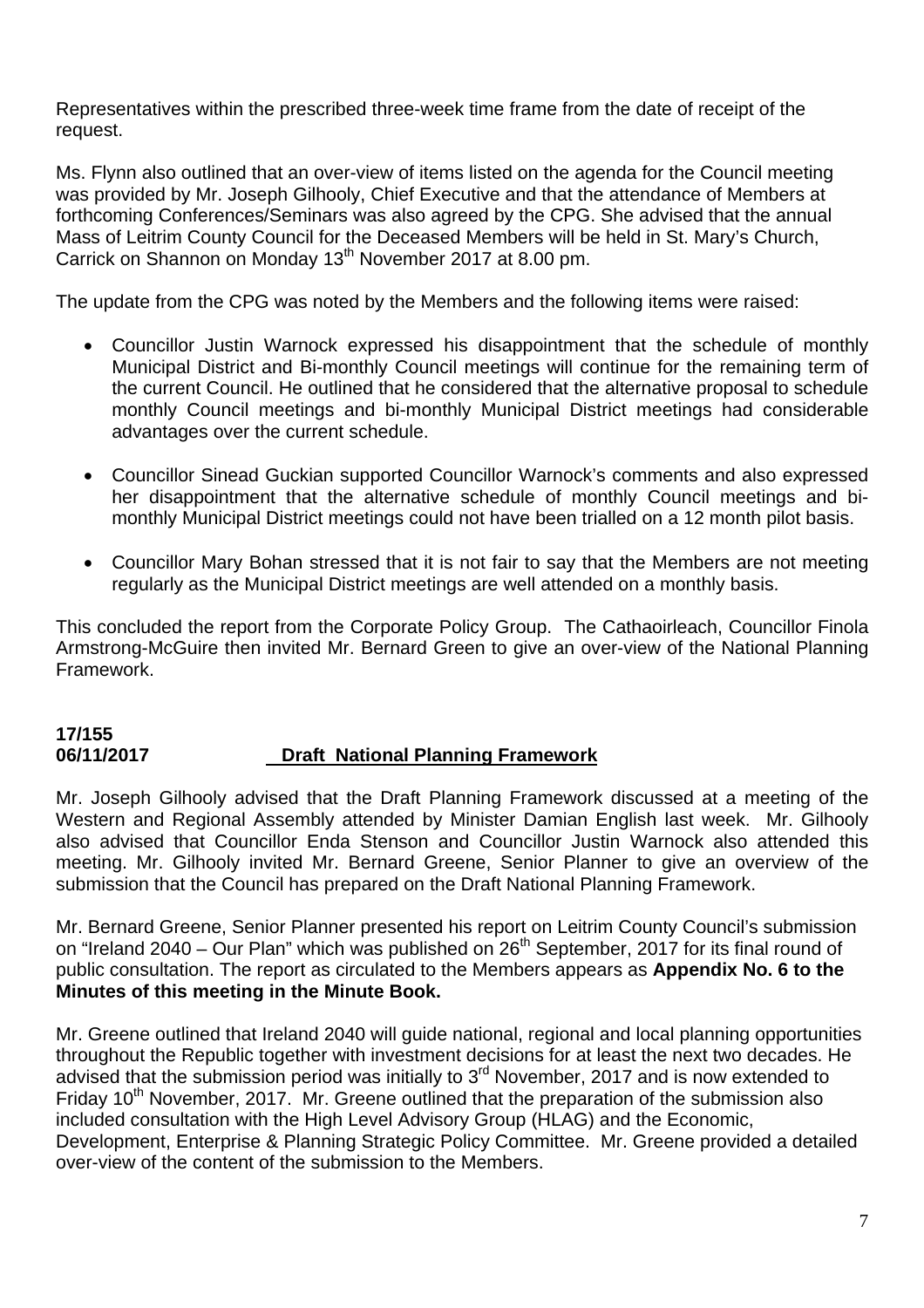This update was noted by the Members and it there was a unanimous consensus that the Draft Planning Framework is predominantly focused on developing and expanding the larger urban centres and that there is not enough of a focus on progressing the North West Region. The Members expressed their concern in relation to the lack of investment in infrastructure and services in this region particularly their concerns in relation to the issues that have previously been raised with the Minister in relation to the difficulties for rural housing, the availability of broadband and the lack of investment and employment opportunities in this region.

It was agreed that the submission would be submitted to the Department and that members should also engage with their Deputies to ensure that rural counties like Leitrim are not disadvantaged under the Draft Framework.

#### **17/156 06/11/2017 Date of Budget Meeting**

Ms. Flynn advised that the Corporate Policy Group is recommending that the Budget Meeting be scheduled for Monday 27<sup>th</sup> November 2017 at 11.00 am.

#### *Proposed by Councillor Sinead Guckian, seconded by Councillor Sean McDermott AND RESOLVED:*

"That the Budget Meeting of Leitrim County Council be held on Monday 27<sup>th</sup> November, 2017 at 11.00 am in Aras an Chontae, Carrick on Shannon'.

Councillor Des Guckian proposed that the Budget Meeting be held a week earlier.

Mr. Vincent Dwyer, Head of Finance advised that the prescribed periods that apply for the holding of the 2018 Budget meeting is as follows:

All local authorities: 1<sup>st</sup> November, 2017 to 30<sup>th</sup> November, 2017.

The prescribed periods that apply for the holding of a meeting of a Municipal District to consider the General Municipal Allocation is as follows:

All local authorities:  $16<sup>th</sup>$  October, 2017 to 17<sup>th</sup> November, 2017.

Mr. Dwyer also outlined that as set out in the Local Government (Financial and Audit Procedures) (Amendment) Regulations, 2015 the meeting of a Municipal District to consider the General Municipal Allocation must conclude no later than 10 days prior to the local authority Budget meeting.

#### **17/157 06/11/2017 Winter Service Maintenance Plan 2017/2018**

The Leitrim County Council Winter Service Maintenance Plan 2017/2018 as circulated to the Members appears as **Appendix 7** to the Minutes of this meeting in the Minute Book.

Mr. Shay O'Connor, Senior Engineer provided an over-view of the contents of the report. The report was noted by the Members and the following items were raised: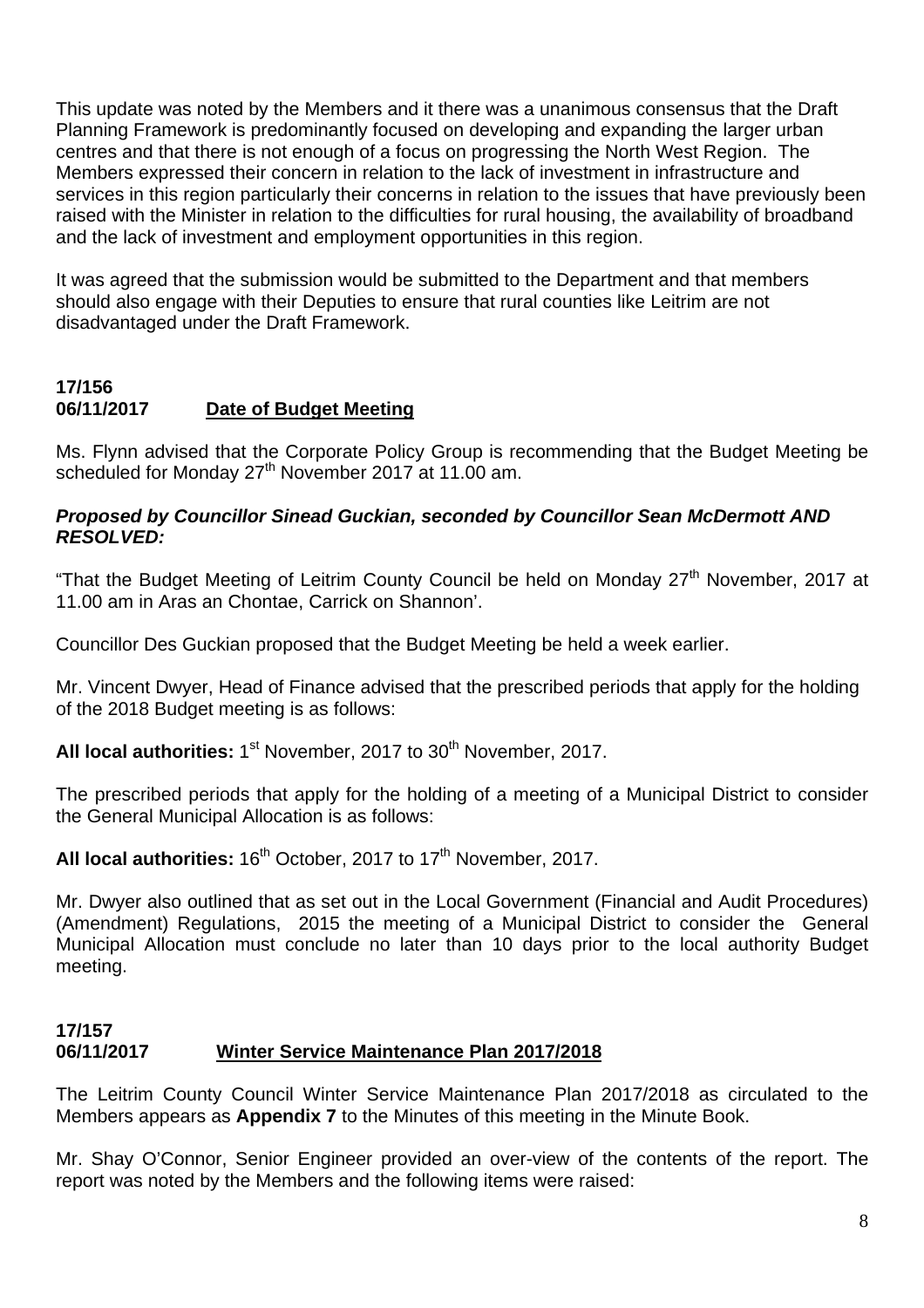- Councillor Justin Warnock proposed that the R281 be included in the Winter Services Maintenance Plan.
- Councilllor Gerry Dolan proposed that road from Aughacashel/Ballinamore/Drumshanbo and the area locally know as "Alex's Hill" be included in the Winter Service Maintenance Plan.
- Councillor Des Guckian if savings achieved by the Local Authority over the last two years having regard to the relatively mild winters conditions experienced in 2015 and 2016 could be utilised in 2017. He also queried the cost for a Community Group to purchase a salt bin from the Council. Councillor Des Guckian proposed that the grit location at Annaduff Church be extended to outside the school and cemetery wall.
- Councillor Sean McDermott proposed that the road from Manorhamilton to Kiltyclogher be included in the Winter Service Maintenance Plan.
- Councillor Enda Stenson complimented Council staff for providing grit at various locations last year for local people to use.
- Councillor Padraig Fallon queried if sufficient quantities of salt and grit are available for this winter if required.

Mr. Shay O'Connor advised that the Council does not have the financial resources available to include any additional roads in the Winter Service Maintenance Plan. He advised that Leitrim has a small salt storage capacity with additional salt available to the Council from Transport Infrastructure Ireland (TII) as required. Mr O'Connor advised that the Roads Budget runs on an annual basis and there is no capacity to carryover funding from one year to the next. He further advised that Community Groups can purchase salt bins at a nominal cost from the Local Authority.

The Cathaoirleach, Councillor Finola Armstrong McGuire thanked all the staff of Leitrim County Council for their role in the response to Storm Ophelia on 16<sup>th</sup> October, 2017.

#### **17/158 06/11/2017 Conferences/Training**

#### **Proposed by Councillor Mary Bohan, seconded by Councillor Gerry Dolan AND UNANIMOUSLY RESOLVED:**

"That the attendance of Councillor Mary Bohan at the Leitrim Association Annual Dinner in Luton on the  $7<sup>th</sup>$  April to 9<sup>th</sup> April 2017 be retrospectively approved".

"That the attendance of Councillor Sean McGowan at the Conference on "Invasive Exotic Species of wildlife in Irish Rivers, Canals and lakes" in the Clonakilty Hotel, Clonakilty, Co Cork on the 24<sup>th</sup> to 26<sup>th</sup> November, 2017 be approved".

"That the attendance of Councillor Sean McGowan at the Conference on "A Practical Guide to Budget 2018" in the Clonakilty Hotel, Clonakilty, Co Cork on the  $8<sup>th</sup>$  to 10<sup>th</sup> December, 2017 be approved".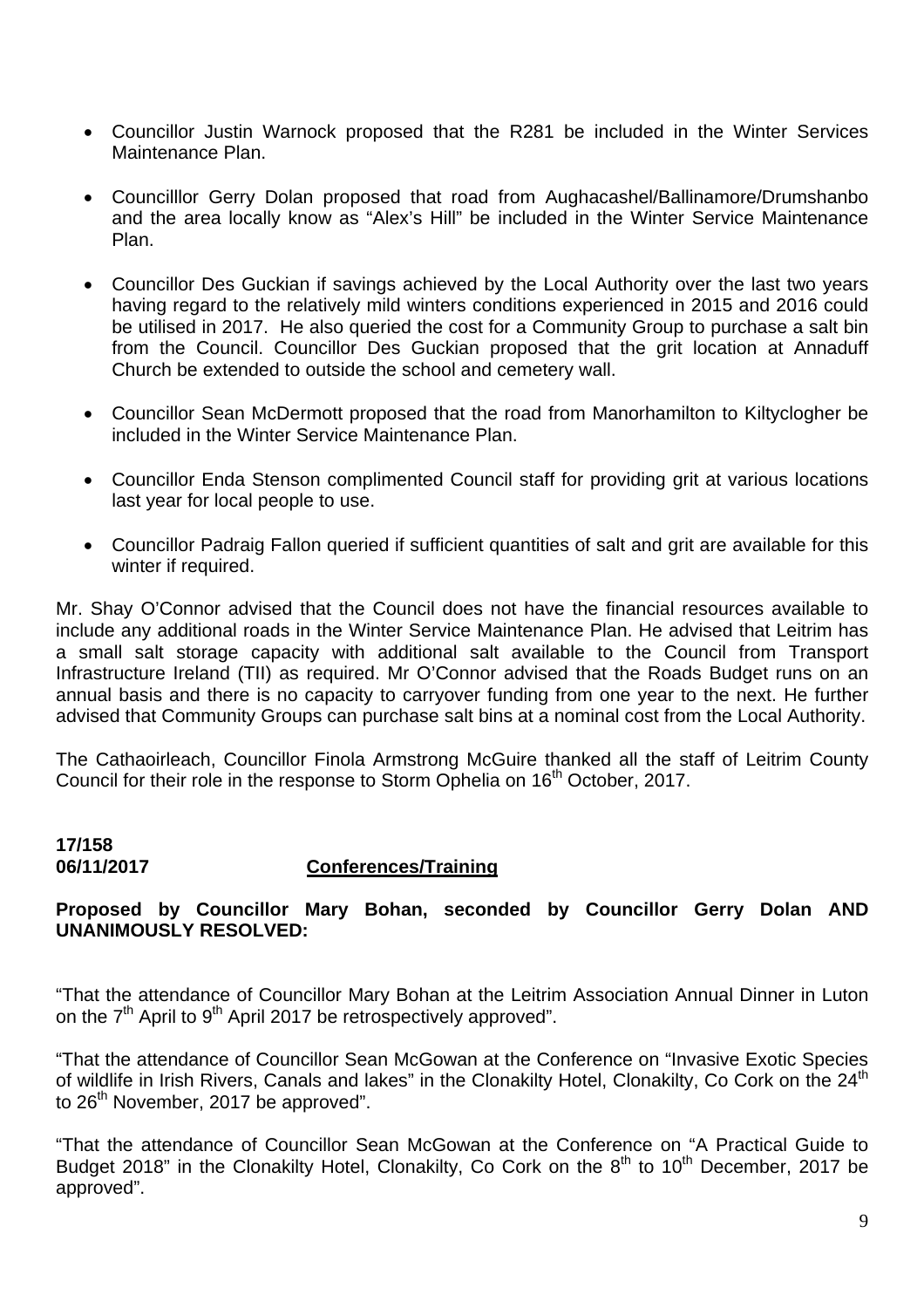"That the attendance of Councillor Sean McDermott and Councillor Mary Bohan at the Conference on "Audit Committees in the Irish Local Government System" in the Four Seasons Hotel, Carlingford, Co Louth on the 1<sup>st</sup> December, 2017 to the 3<sup>rd</sup> December, 2017 be approved"

That the attendance of Councillor Frank Dolan, Councillor Gerry Dolan and Councillor John McCartin at the Conference on the "Fair Deal Scheme" in Clonakilty Hotel, Clonakilty, Co Cork on the 17<sup>th</sup> to 19<sup>th</sup> November, 2017 be approved".

. "That the attendance of Cllr Finola Armstrong McGuire at the Chambers Ireland Event in the Crowne Plaza, Dublin on the  $25<sup>th</sup>$  November, 2017 be approved".

"That the attendance of Councillor Finola Armstrong McGuire at the Purple Flag Event in Norwich on the  $16^{th}$  to  $17^{th}$  November, 2017 be approved".

"That the attendance of Councillor Finola Armstrong McGuire at the Brexit and the Border Corridor Launch in Brussels, Belgium on the  $10<sup>th</sup>$  to  $11<sup>th</sup>$  October, 2017 be retrospectively approved."

"That the attendance of Councillor Sinead Guckian, Councillor Sean McDermott and Councillor Sean McGowan at the AILG Training Seminar in the Sligo Park Hotel, Sligo on the 12<sup>th</sup> October and 13<sup>th</sup> October, 2017 be retrospectively approved."

"That the attendance of Councillor Justin Warnock at the meeting on the Border Counties/Brexit in Dublin on the 6<sup>th</sup> June, 2017 be retrospectively approved".

"That the attendance of Councillor Justin Warnock at the AILG training in Tuam on the 19<sup>th</sup> September, 2017 be retrospectively approved".

#### **17/159 06/11/2017 Meeting Correspondence**

The following items were considered under Meeting Correspondence:

- 1. Resolution received from Wexford County Council on 25<sup>th</sup> October, 2017 with regard to the protection of rural Post Offices.
- 2. Letter received from Páraic Ó Dufaigh, Ard –Stiúrthóir GAA regarding a resolution passed by Leitrim County Council in relation to the current practice of allowing SKY TV exclusive rights to screen particular Gaelic Games Fixtures.
- 3. Resolution received from Monaghan County Council on 18<sup>th</sup> October, 2017 supporting and endorsing SIPTU Big Start/Early Years Campaign objectives of adequate investment in the early years sector to deliver quality and affordable childcare with decent pay for highly qualified early years professionals to secure quality early years care and education services for Children 6 months- 5 years that are accessible, affordable and support parents/families to promote children's health, well being, learning and development in line with national quality standards.
- 4. Resolution received from Tipperary County Council on the 17<sup>th</sup> October, 2017 calling on the Department of Transport, Tourism and Sport to reintroduce the Urban Road Minor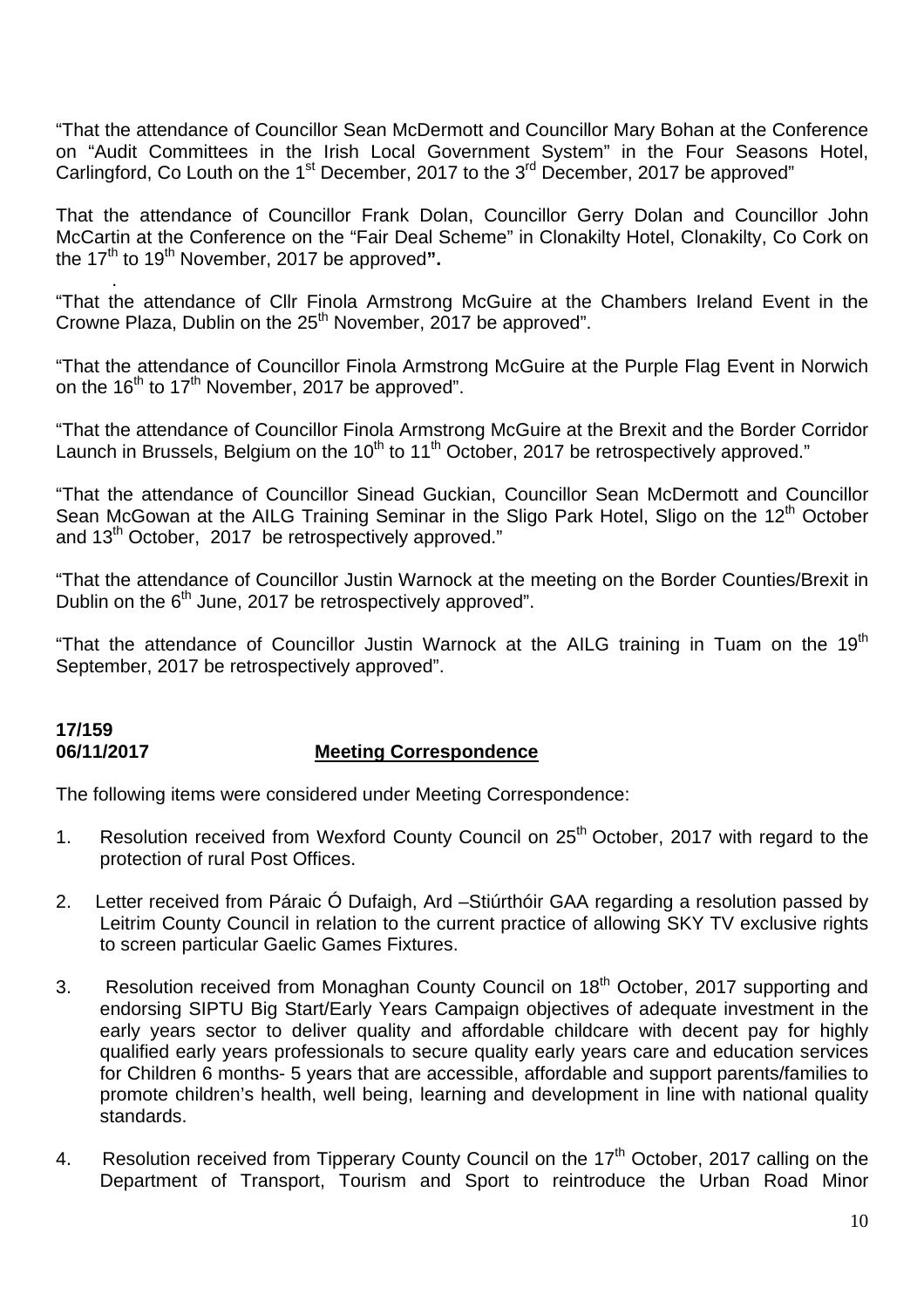Improvement Grant as the loss of same has caused significant deterioration to the urban roads in towns in the County of Tipperary.

- 5. Letter received 11<sup>th</sup> October, 2017 from the HSE in regard to St Patrick's Hospital, Carrick-on-Shannon.
- 6. Letter of acknowledgement received 11<sup>th</sup> October, 2017 from the Office of the Minister for Agriculture, Food and the Marine in relation to a resolution passed by Leitrim County Council regarding the Control of TB.
- 7. Letter of acknowledgement received  $6<sup>th</sup>$  October, 2017 from the Office of the Minster for Finance in relation to Resolution passed by Leitrim County Council regarding the Disabled Persons Grant.
- 8. Letter of acknowledgement received  $6<sup>th</sup>$  October, 2017 from the Office of the Minister for Finance in relation to Resolution passed by Leitrim County Council regarding tax policy on residential rental income.
- 9. Letter of acknowledgement received 3<sup>rd</sup> October, 2017 from the Office of the Minister for Health in relation to Resolution passed by Leitrim County Council regarding the Prescription Charges.
- 9(a) Letter from the Office of the Minister for Health regarding prescription charges.
- 10. Letter of acknowledgement received 4<sup>th</sup> October, 2017 from the Office of the Taoiseach in relation to Resolution passed by Leitrim County Council regarding childcare.
- 10(a) Email received  $5<sup>th</sup>$  October, 2017 from the Office of the Minister for Children and Youth Affairs acknowledging Resolution passed by Leitrim County Council in regard to Childcare.
- 11. Resolution received from Limerick City & County Council on 5<sup>th</sup> October, 2017 calling on the Government to put in place one Agency with full responsibility for the maintenance/repair/upkeep of all our rivers and streams.
- 12. Letter of acknowledgement received from the Office of the Taoiseach on 4<sup>th</sup> October, 2017 in regard to Resolution passed by Leitrim County Council in regard to Housing Grant Scheme.
- 12(a) Letter of acknowledgement received from the Office of the Minister on the  $4<sup>th</sup>$  October, 2017 in relation to Resolution passed by Leitrim County Council regarding the Housing Grant Scheme.
- 13. Letter of acknowledgement received from the Office of the Taoiseach on  $4<sup>th</sup>$  October 2017 in relation to a resolution passed by Leitrim County Council regarding State support for higher education.
- 14. Resolution received from Offaly County Council on the 22<sup>nd</sup> September, 2017 calling on the Government for a complete an overhaul of the administration of the Social Housing Programme.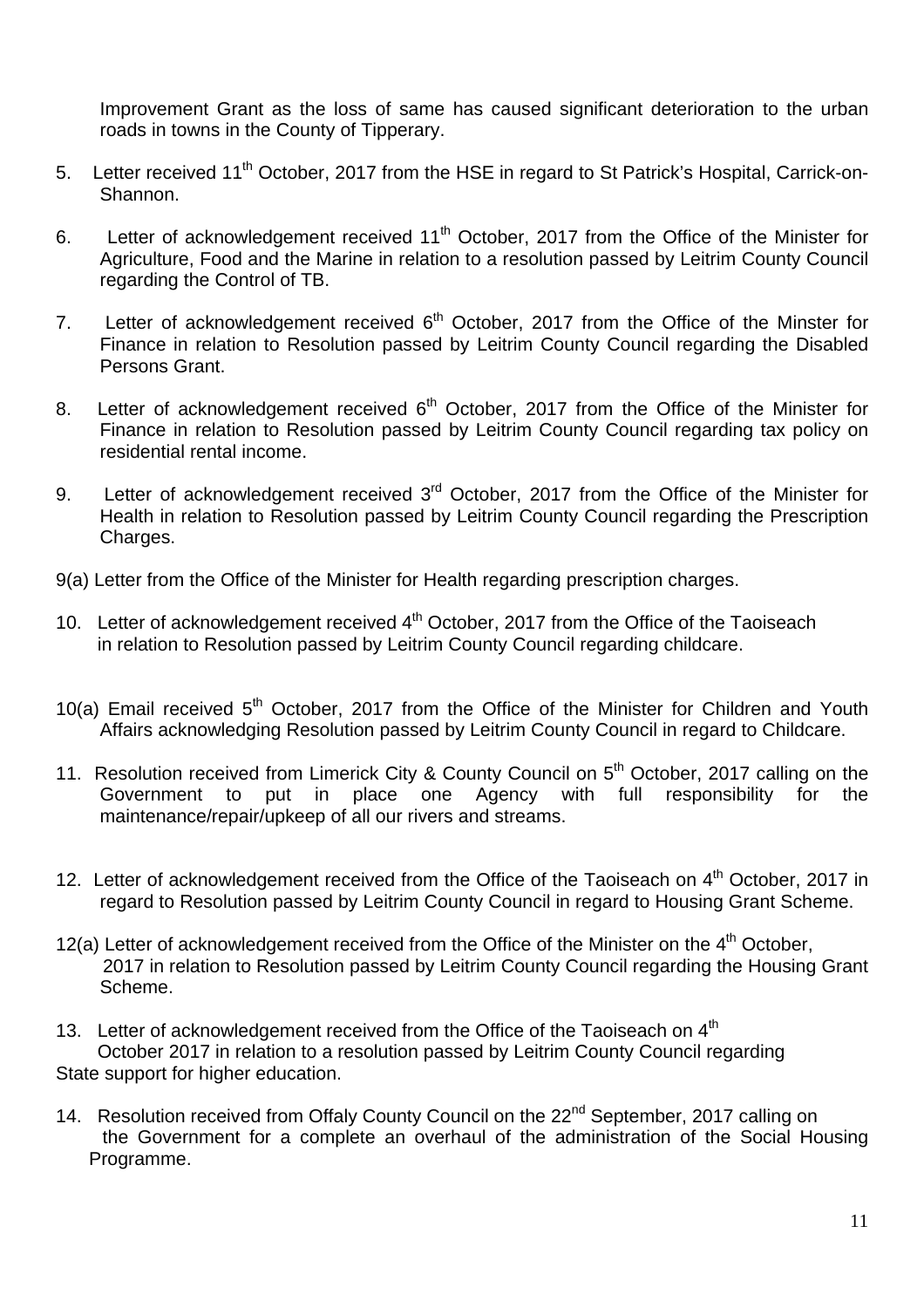- 15. Resolution received from Monaghan County Council on the 15<sup>th</sup> September 2017 calling on the Government in conjunction with all relevant stakeholders, to re-assess current legislation regarding school transport with a view to ensuring that the maximum level of primary and secondary students are facilitated.
- 16. Letter of acknowledgement received from the Office of the Minister for Housing, Planning and Local Government in relation to Resolution passed by Leitrim County Council regarding the Local Authority 2018 Budgetary preparation process.
- 17. Letter of acknowledgement received from the Office of the Minister for Health in relation to Resolution passed by Leitrim County Council regarding the Community Hospital in Ballinamore.
- 18. Letter received 3<sup>rd</sup> November, 2017 from the Office of the Minister for Agriculture, Food and the Marine concerning the Control of TB with particular reference to the question of studies into the vaccination of badgers as part of the TB Eradication Programme.

Councillor Brendan Barry welcomed this response.

# **17/160**

#### **06/11/2017 Vote of Congratulations**

The Members proposed a vote of congratulations to the following:

- Mr. Hugh James Gallagher, Chairman of An Toastal Festival, c/o No. 32 Dristernan, Drumshanbo on the success of the recent Halloween Haunted House Event.
- Ms. Jessica Doherty, Manor Grove, Kinlough on winning the "National Junior Baker" at the National Ploughing Competition.

#### **17/161 06/11/2017 Presentation from the Leitrim Comhairle Na nOg**

The Cathaoirleach, Councillor Finola Armstrong McGuire welcomed Mr. Ned Sweeney Ms. Aloisa Dias, Ms. Arlene Beirne and Ms. Jodie O Boyle on behalf of Leitrim Comhairle Na nOg to the meeting. She also welcomed Mrs. Rosie Dolan and Ms. Fiona Taylor to the meeting. The students provided a detailed presentation on Leitrim and Rural Ireland 2017 for Young People, Equality and an overview of the campaign 'Use Your Brain not your Fists' to alert young people to the danger of engaging in altercations/fights which can have devastating consequences for the parties involved given the serious and often life-threatening injuries that may result from a physical altercation.

A copy of the presentation appears as **Appendix 8** to the Minutes of this meeting in the Minute Book.

The Cathaoirleach, Councillor Finola Armstrong McGuire and the Members unanimously paid tribute to the students, their mentors and Mrs. Dolan for their thought provoking presentation. The members proposed that the students be invited to give their presentation to the AILG and LAMA.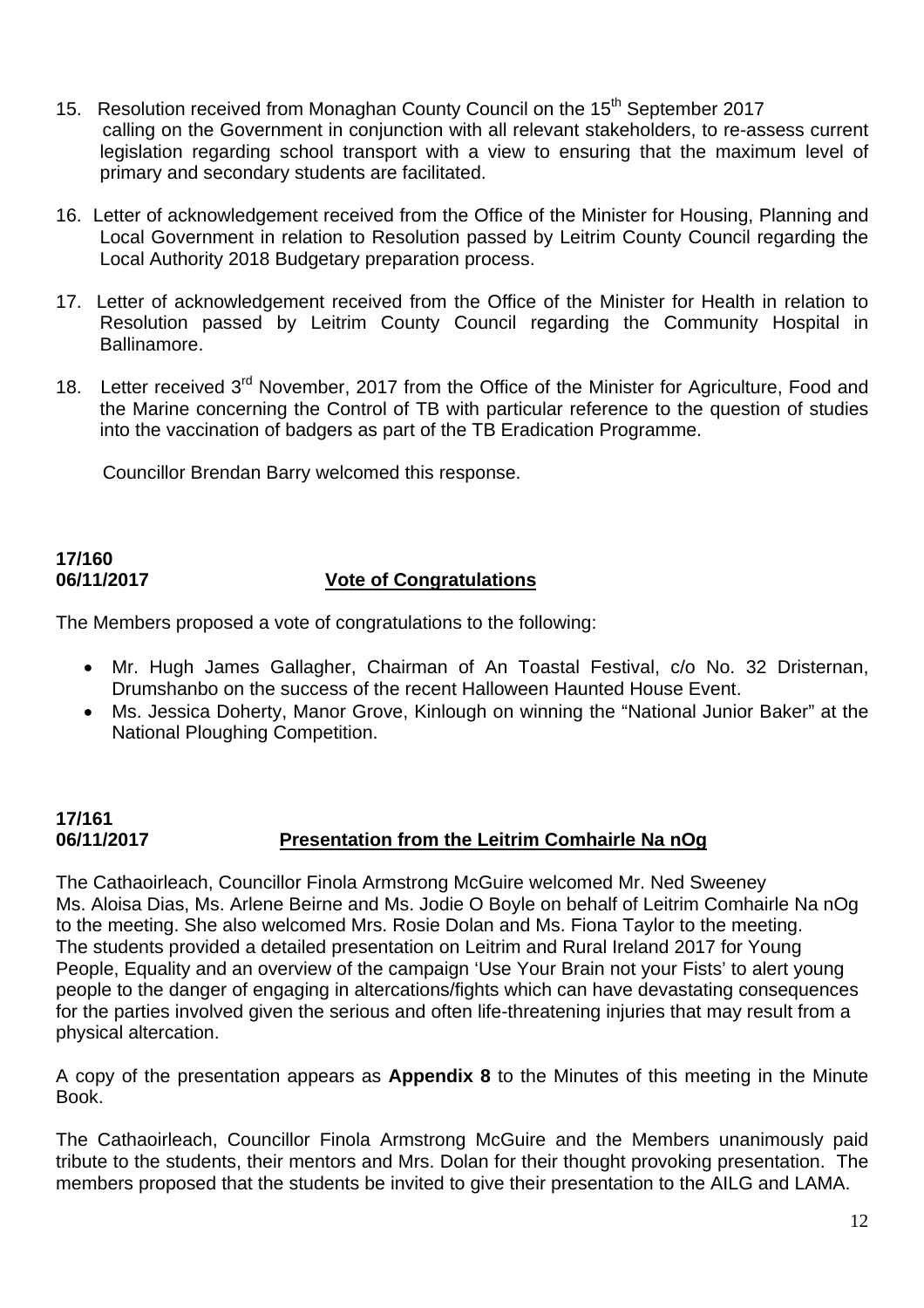#### **Notices of Motions**

## *06/11/2017 John McGahern Interpretative Centre*

#### *To consider the following Notice of Motion submitted by Councillor Sean McGowan;*

"I ask the Chief Executive what, if any, progress has been made in relation to the development of a new centre in recognition of the contribution of John McGahern to the county. Has any approach been made to the family to seek their approval for such a facility, has any source of funding been sought/identified, either state or private? The centre could be both an interpretative centre and workshop space. Mohill would be an extremely relevant location for such as centre, given the well knows Author's affinity with the town."

#### *Report by Director of Services, Housing and Community, Corporate Services, Cultural and Emergency Services*

"This matter has been the subject of previous discussions and the position remains that the Council is happy to engage with any local or community initiative in this regard."

Councillor Sean McGowan proposed that plans for an Interpretive Centre to honour the late John McGahern be progressed in consultation with a local community group and he also proposed that the Council explore funding mechanisms to develop the centre.

Councillor Enda Stenson supported the Notice of Motion.

Councillor Des Guckian stated that Leitrim County Council had failed to honour Mr. McGahern in his lifetime.

Councillor Sinead Guckian voiced her objection to Councillor Guckian's comments and she stated that the Council had honoured Mr. McGahern during his lifetime. She also advised that a portrait of the author is displayed in the public foyer in the Council Offices.

Mr. Joseph Gilhooly confirmed that the Council will engage with a Community Group in order to consider the proposal. He outlined that previous discussions with the McGahern family had established that the family did not support Mr. McGahern's legacy being developed as a tourist attraction for the county and that the wishes of the family need to be respected.

Ms. Mary Quinn outlined that the John McGahern Summer School Festival is now incorporated into the Iron Mountain Literature Festival which has been developed in collaboration between the Arts Office and the McGahern Family.

*17/163* 

*17/162* 

*6/11/2017 Pilot Waste Water* 

*To consider the following Notice of Motion submitted by Councillor Sinead Guckian;*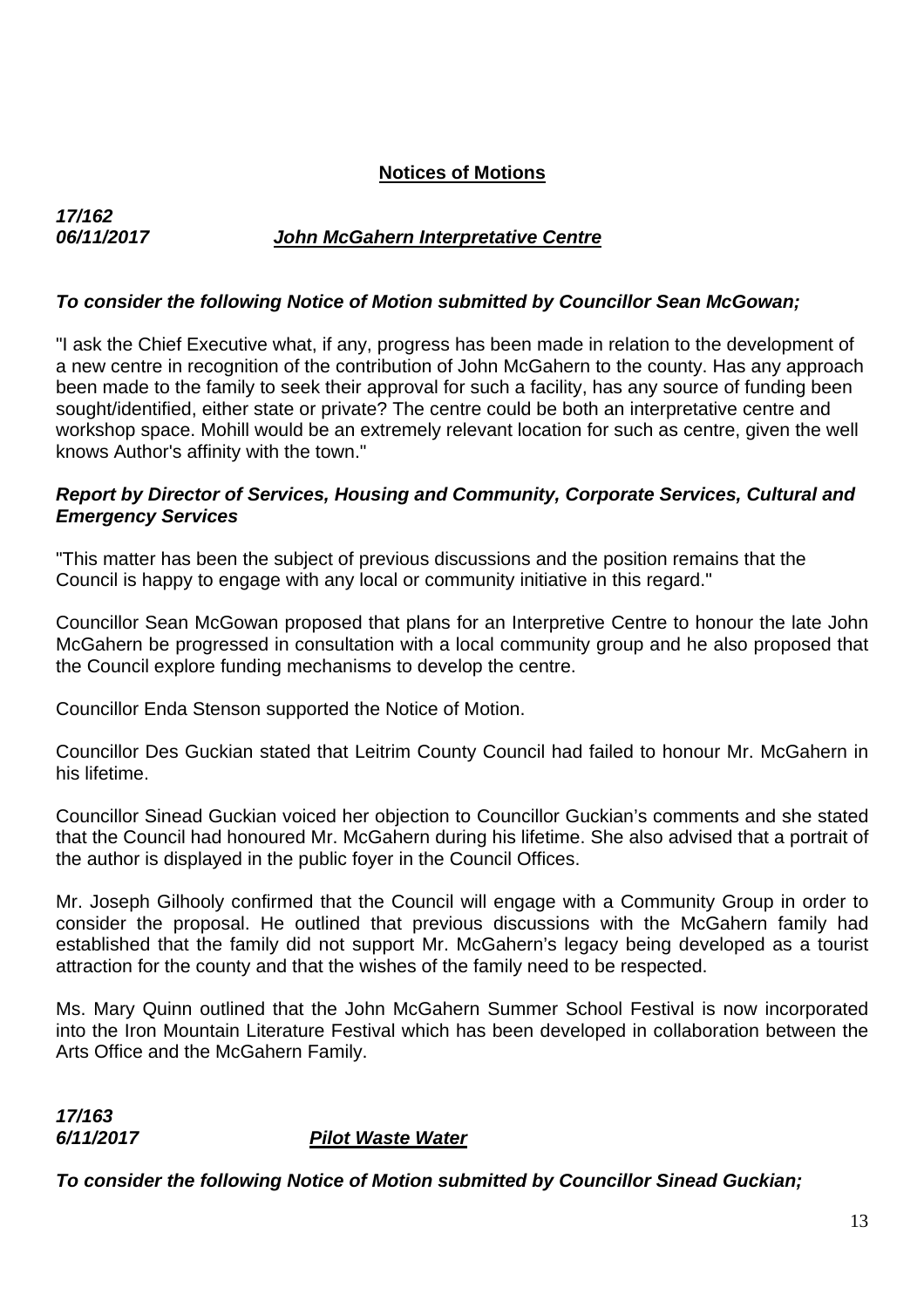"Following the recent presentation on the successful potential of the Pilot "Waste Water one off zero discharge system", and the associated expensive costs of same, at the November meeting of Leitrim County Council I will ask the Chief Executive to commence the process now, to adjust the Council's Development Contribution Scheme to waiver the planning Development Contribution costs for any applicant who will be participating in this pilot scheme and therefore providing valuable data and research for the sustainability of rural living and culture in Leitrim."

#### *Report by A/Director of Services, Economic Development, Environment, Planning & Transportation.*

"The Executive accepts the suggested approach has the potential to support the Pilot Scheme. This matter will be referred to the Economic Development, Enterprise & Planning Strategic Policy Committee for consideration at their next meeting in December, 2017."

Councillor Guckian acknowledged the reply to her Notice of Motion and requested that the SPC examine the proposal as soon as possible. She referred to the recent presentation on the proposed Willow Bed System for one off rural houses and the projected cost of this system for households constructing their own dwellings in Leitrim. Councillor Guckian outlined that the estimated costs are considerable and in order to offset an element of this cost she proposed that such households be exempted from the payment of Development Levies to the Local Authority. Councillor Guckian stated that the future of rural communities and culture is dependent on ensuring that sufficient numbers of households are supported in this approach in order to safeguard the future of sustainable rural living and culture in County Leitrim.

Councillor Enda Stenson supported the Notice of Motion and he advised that he had raised this issue with Minister Damian English and that the Minister gave a commitment to review the matter with the Department. Councillor Stenson also expressed concern that financial institutions and lending agencies will not incorporate the costs of this system into a mortgage approval. He advised that if the costs of the system are not reflected in the mortgage amount that the future progression of the scheme will be in jeopardy.

Councillor Padraig Fallon also supported the Notice of Motion and he also expressed his concern that the cost element would be prohibitive. He stated that the data from the initial sites that adopted this method would be useful for future analysis

Councillor Mary Bohan referred to the very successful approach that was piloted in Wexford and she proposed that a subsidy/grant aid be made available towards the cost of this system and that a meeting be requested with Minister English in this regard.

Councillor Brendan Barry supported Councillor Bohan's proposal.

Councillor Justin Warnock expressed concern in relation to the time-frame involved in seeking a solution and he also raised concern in relation to the capacity of home-owners to get loan approval sufficient to cover the full costs involved. Councillor Warnock requested clarification in relation to the numbers of applicants for the scheme.

Councillor Sean McGowan welcomed the response from the Executive and he paid tribute to Mr. Joseph Gilhooly and Mr. Bernard Greene for their efforts in seeking to progress this item.

Councillor Sean McDermott and Councillor Gerry Dolan also supported the Notice of Motion.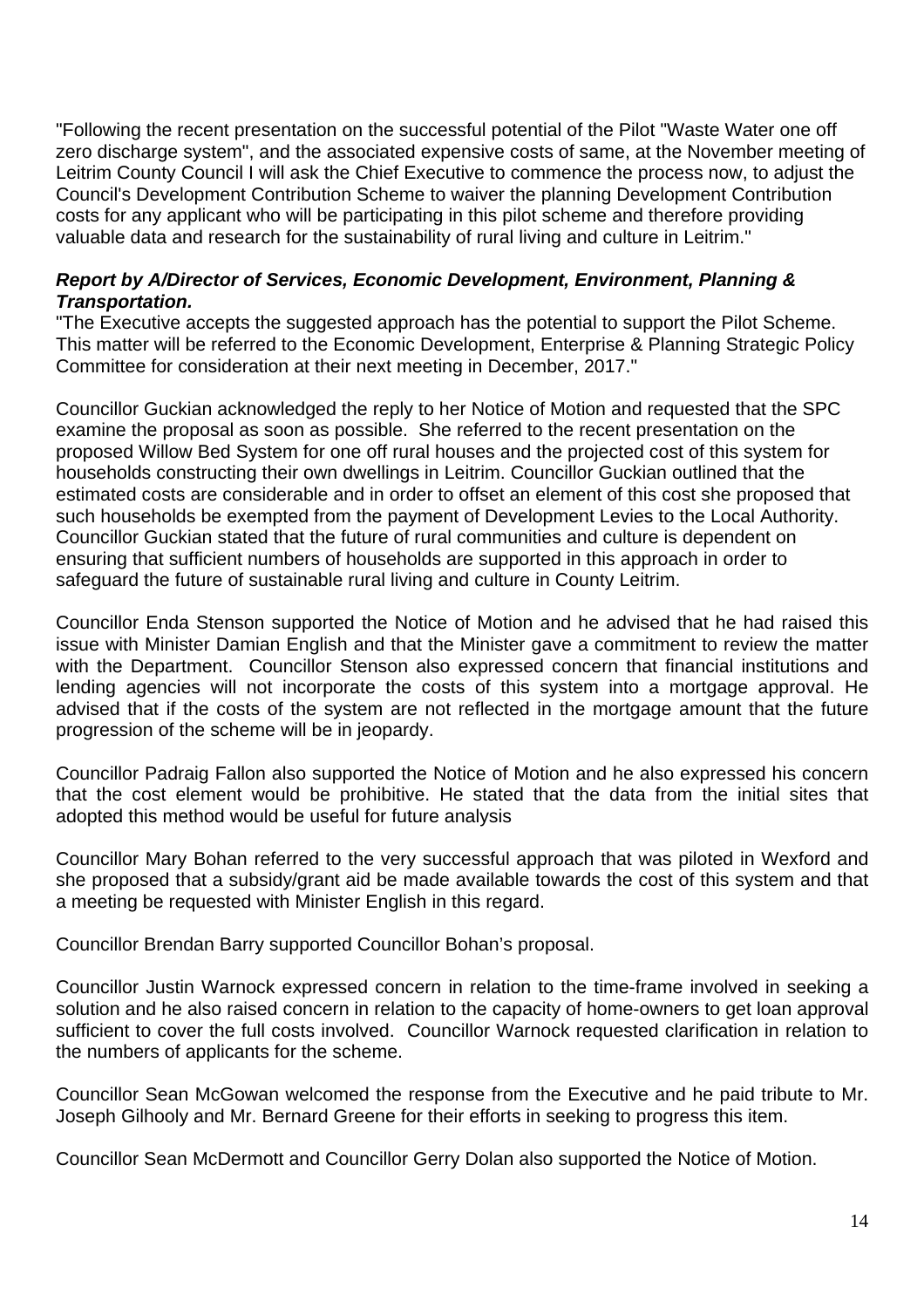Mr. Joseph Gilhooly stated as referred to in the reply to the Notice of Motion that the matter will be referred to the next meeting of the Economic Development, Enterprise & Planning Strategic Policy Committee for consideration at their next meeting in December 2017. He advised that following on from the consideration by the SPC that an update will be brought back to the full Council meeting in January, 2018. Mr. Gilhooly acknowledged that the original time-frame envisaged to seek a solution to the Zero Discharge Scheme was impacted upon by a change in the building regulations, however, he outlined that the Willow system has been tested in the county and is now down to a discharge rate of 5%. He further advised that with a revised design it is expected that the system may achieve 0% discharge in the future. Mr. Gilhooly also outlined that the Council will cover significant costs on the processing of the data because it will be a benefit to the county i.e. collection of samples, presentation of reports etc.

Mr. Gilhooly advised that in order for the scheme to be viable that a minimum of four to six households need to engage with the pilot scheme to allow trails to go ahead and get data on the discharge rates achieved. He advised that a number of applicants have indicated that they will not be progressing with this system and he is not sure who will be participating in the pilot scheme.

Councillor Mary Bohan thanked Mr. Gilhooly for his work on this pilot scheme over the last fifteen months.

### *17/164 6/11/2017 Mohill Landfill Dump*

#### *To consider the following Notice of Motion submitted by Councillor Des Guckian;*

"That the Leitrim Chief Executive and Officials give us Councillors a guarantee that the now closed Mohill Landfill Dump is being maintained to the highest EPA environmental standards and that no seepage from it is getting into the town river or into Lough Rynn. How are the methane emissions and malodours from this dump being managed/lessened?"

#### *Report by A/Director of Services, Economic Development, Environment, Planning & Transportation.*

"Leitrim County Council currently holds a landfill licence for Mohill Landfill, Licence No W0065-01, which issued in 2002. Extensive works were carried out at the landfill, which included capping of the landfill as per the EPA landfill protocol. A leachate collection system was also installed in the landfill with a collection chamber for leachate also installed. The leachate is collected and pumped to the wastewater treatment plant in Mohill. Leitrim County Council takes their obligations with regard the landfill licence very seriously. Ongoing monitoring of Mohill landfill is carried out to ensure full compliance with the landfill licence requirements. The monitoring is carried out quarterly, bi-annually and annually at various Groundwater wells, leachate and surface water locations as agreed by the EPA landfill licence. Leitrim County Council appointment Boylan Engineering in April 2017 to carry out a full site assessment of Mohill Landfill, including monitoring location assessments. Boylan Engineering whom have many years experience and expertise in this area of work, prepared and produced a very detailed Annual Environmental Report (AER) of Mohill Landfill in May 2017 to ensure landfill licence compliance. Other inspections are carried out periodically most recently in October 2017 by Council Staff and no odour issues were detected within the vicinity of the landfill or the surface water drains."

Councillor Des Guckian stated that the issue of Mohill Landfill dump needs to be addressed as a matter of urgency as there are no boundary walls and leakages are getting into the river.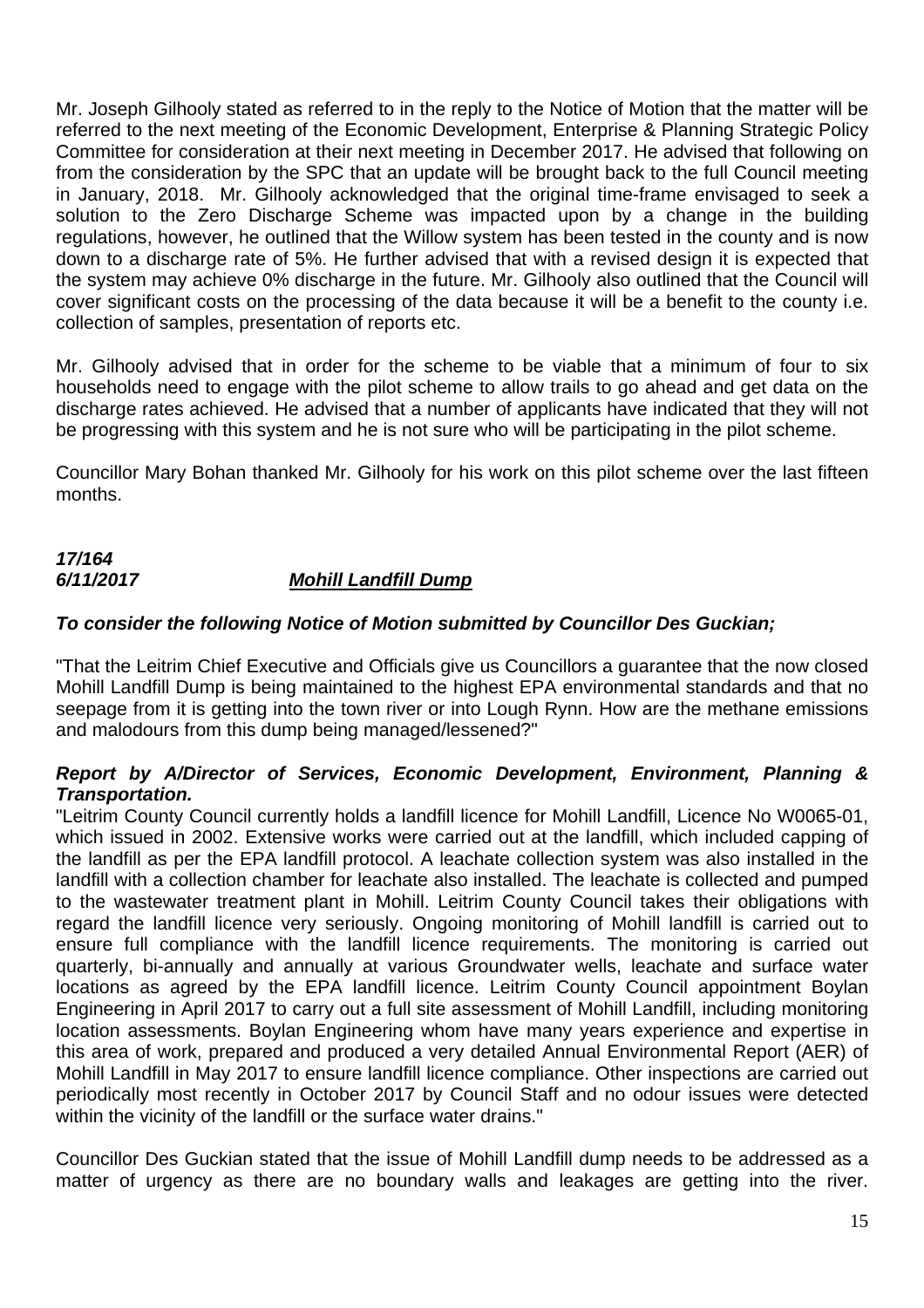Councillor Guckian proposed that a funding/grant be sought from the Department to carry out necessary works at the site and to have the waste treated correctly.

Mr. Joseph Gilhooly referred to the response to Councillor Guckian's Notice of Motion. He stated that the site has been subject to regular inspections and monitoring to ensure the site is complaint.

Councillor Des Guckian insisted that the river adjacent to the O'Carolan Monument should be tested and a proper investigation carried out.

Councillor Seadhna Logan acknowledged the concerns of the residents of the O'Carolan Court Estate in Mohill that there may be leakages from the landfill and he referred to a presentation given on the 18<sup>th</sup> October, 2017 which confirmed that the water at Lough Rynn was reading from moderate to good.

#### *17/165 06/11/2017 Leader Funding*

#### *To consider the following Notice of Motion submitted by Councillor Seadhna Logan;*

"That this Council calls on the Minister for Community and Rural Development to take immediate action to reduce the delays in accessing Leader funding for community groups; to make a commitment that no Leader Programme funding will be diverted to other projects and to make a commitment that the funding for Leader will be restored as soon as possible."

#### **Proposed by Councillor Seadhna Logan seconded by Councillor Mary Bohan and UNANIMOUSLY RESOLVED:**

"That this Council calls on the Minister for Community and Rural Development to take immediate action to reduce the delays in accessing Leader funding for community groups; to make a commitment that no Leader Programme funding will be diverted to other projects and to make a commitment that the funding for Leader will be restored as soon as possible."

*17/166 06/11/2017 Trees*

#### *To consider the following Notice of Motion submitted by Councillor Enda Stenson;*

"As a result of the recent storm, and the unfortunate death of three people due to trees falling, I propose that we make a ruling that all trees along the public roads, and in particular trees that are laden down with ivy, be cut immediately as we now know that they are a danger to the public."

#### *Report by A/Director of Services, Economic Development, Environment, Planning & Transportation.*

"The responsibility to ensure that trees growing along public roads do not pose a risk to road users rests with the owners of these trees. Roadside trees are not in the ownership or control of the Council and are private properties belonging to the relevant owners of the lands abutting the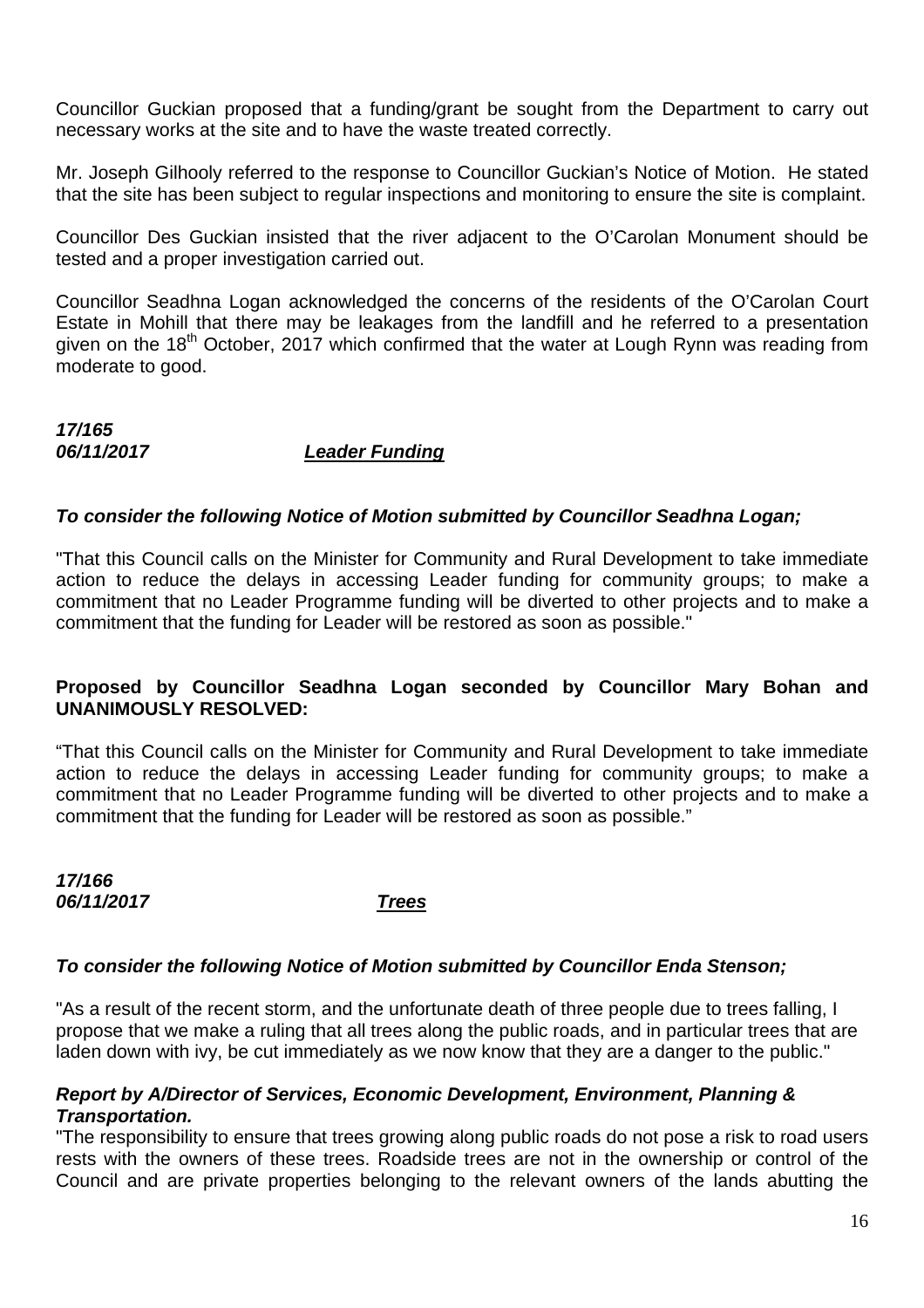roads. It is, therefore, not possible for the Council to adopt a policy to fell or trim all trees along public roads.

However, through powers under the Roads Act, 1993, where a tree is considered a risk to road users the Council can issue the landowner with a notice requiring the felling or trimming of the tree. The recipient of such a notice has the right to appeal the notice to the Court.

It should be noted though that trees and hedgerows form a vital and integral part of the natural environment and ecosystems of the county and the removal of such a significant quantity of trees would have a large and detrimental impact on the biodiversity of the county. Such a detrimental impact would be contrary to the strategic goals, policies and objectives of the Leitrim County Development Plan, 2015-2021."

Councillor Enda Stenson highlighted that there are a lot of dangerous trees with ivy along the public roads, many of these trees might not be visible that they are dangerous until strong winds come and knock them down. Councillor Enda Stenson acknowledged that a lot of good work was carried out on trimming hedges during the summer.

Councillor Gerry Dolan, Councillor Seadhna Logan and Councillor Sean McDermott supported the motion.

Councillor Des Guckian queried as to what powers the Local Authority have to cut down trees that look dangerous.

Mr. Shay O'Connor stated that landowners are responsible to ensure that trees adjacent to public roads are not a risk to road users .He also stated that the Local Authority has the power under the Roads Act, 1993 where a tree is considered a risk to road users to issue the landowner with a notice requiring the felling or trimming of the tree. Mr. O'Connor also outlined that the landowner has the right to appeal the notice to the Court.

Councillor Sinead Guckian proposed that a pilot project be brought before the Environmental, Transportation & Infrastructural Policy Strategic Policy Committee for consideration.

Mr Joseph Gilhooly advised that it is the landowner's responsibility to ensure trees on their property are safe and that the landowner should engage the services of a competent tree surgeon in this regard.

#### *17/167 6/11/2017 Rural Resettlement Scheme*

#### *To consider the following Notice of Motion submitted by Councillor Padraig Fallon;*

"I propose that Leitrim County Council commence and develops a Scheme similar to or along the lines of the Rural Resettlement Scheme."

#### *Report by Director of Services, Housing and Community, Corporate Services, Cultural and Emergency Services*

"This matter has been the subject of previous discussions and as previously outlined there are no special provisions applying to facilitate applicants from other areas specifically under Rural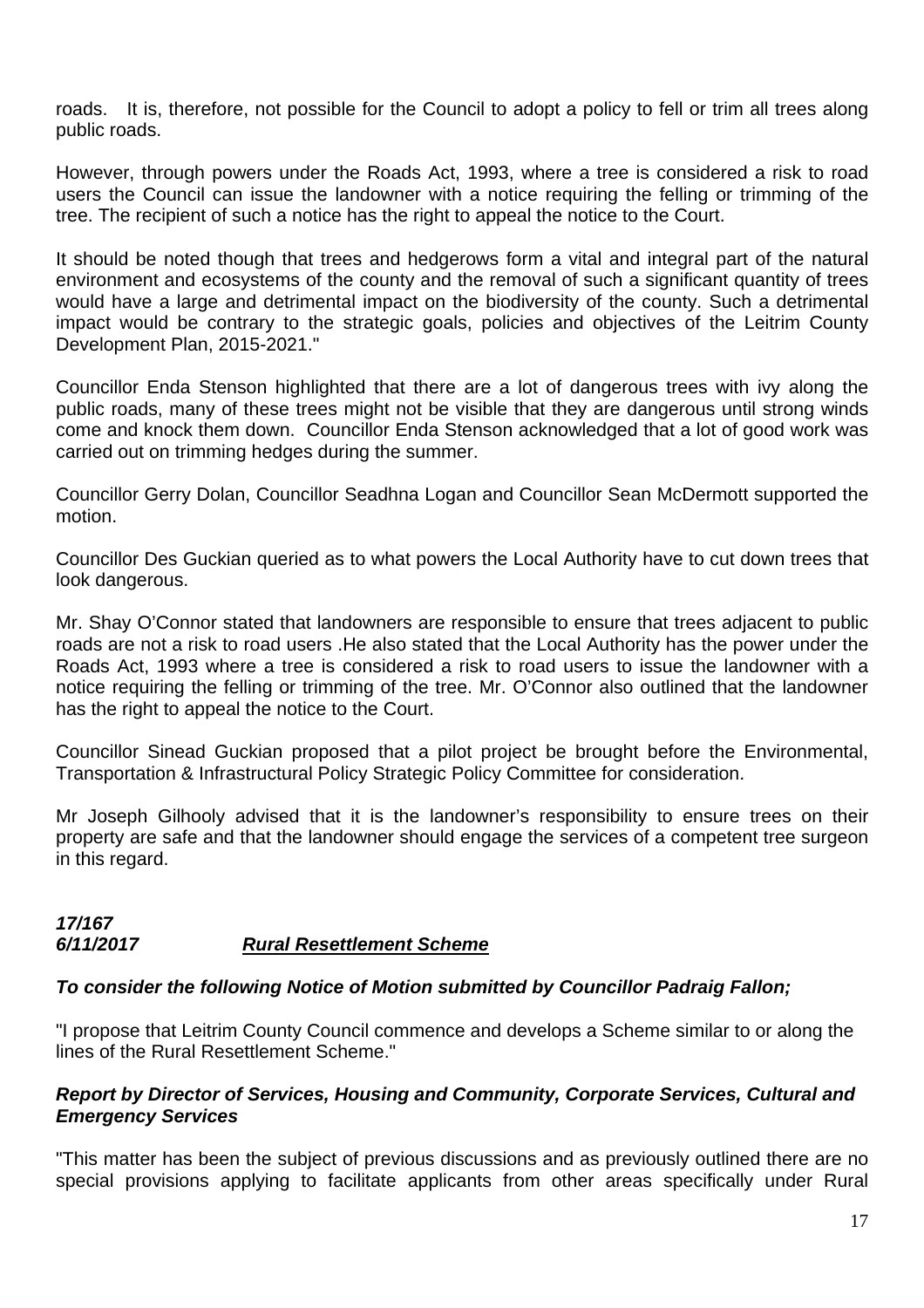Resettlement. This would require a change in Government policy and revised regulations. The Housing Department have had informal discussions with Rural Resettlement Ireland in the recent past and have advised of the requirement that any potential applicants for Housing in Leitrim must apply and be deemed eligible for inclusion on the Housing Waiting List in accordance with the 2011 Social Housing Assessment Regulations where there are requirements with regard to an established connection with the local area. Adoption of a Rural Resettlement scheme will require regulations in the first instance in line with Government policy in this context. The Housing Department will engage in further discussions with the Department of Housing, Planning, Community & Local Government in this regard."

Councillor Padraig Fallon welcomed the reply to this Notice of Motion. He called upon the Council to be proactive in order to address depopulation in many rural parts of the county.

Councillor Sean McDermott and Councillor Mary Bohan supported the Notice of Motion.

#### *17/168 6/11/2017 Afforestration*

#### *To consider the following Notice of Motion submitted by Councillor Justin Warnock;*

"In early October the European Commission issued a new set of guidelines in which it stated that farmland was a "special asset" and sales can be restricted to help limit price speculation and preserve local communities. In County Leitrim in 2016, 1,072 acres of land was planted and all these were private plantings. So on behalf of local communities from Tullaghan to Bornacoola and with the support of the Elected Members I ask Leitrim County Council to write to Mr. Michael Creed, Minister for Agriculture, Food and Forestry, to call for an immediate ban to granting Afforestation Licences to private companies in Leitrim."

#### **Proposed by Councillor Justin Warnock seconded by Councillor Gerry Dolan and UNANIMOUSLY RESOLVED:**

"That Leitrim County Council write to Mr. Michael Creed, Minister for Agriculture, Food and Forestry, to call for an immediate ban to granting Afforestation Licences to private companies in Leitrim".

Mr. Joseph Gilhooly advised as outlined in the report from the Corporate Policy Group that an Official from the Forest Service, Department of Agriculture, Food and the Marine will be invited to attend the January Council Meeting.

#### *17/169 6/11/2017 Land Drainage and Improvement Grant Scheme*

#### *To consider the following Notice of Motion submitted by Councillor Brendan Barry;*

"With another fodder shortage looming I request that Leitrim County Council call on the Minister for Agriculture, Mr. Michael Creed to put in place a Land Drainage and Improvement Grant scheme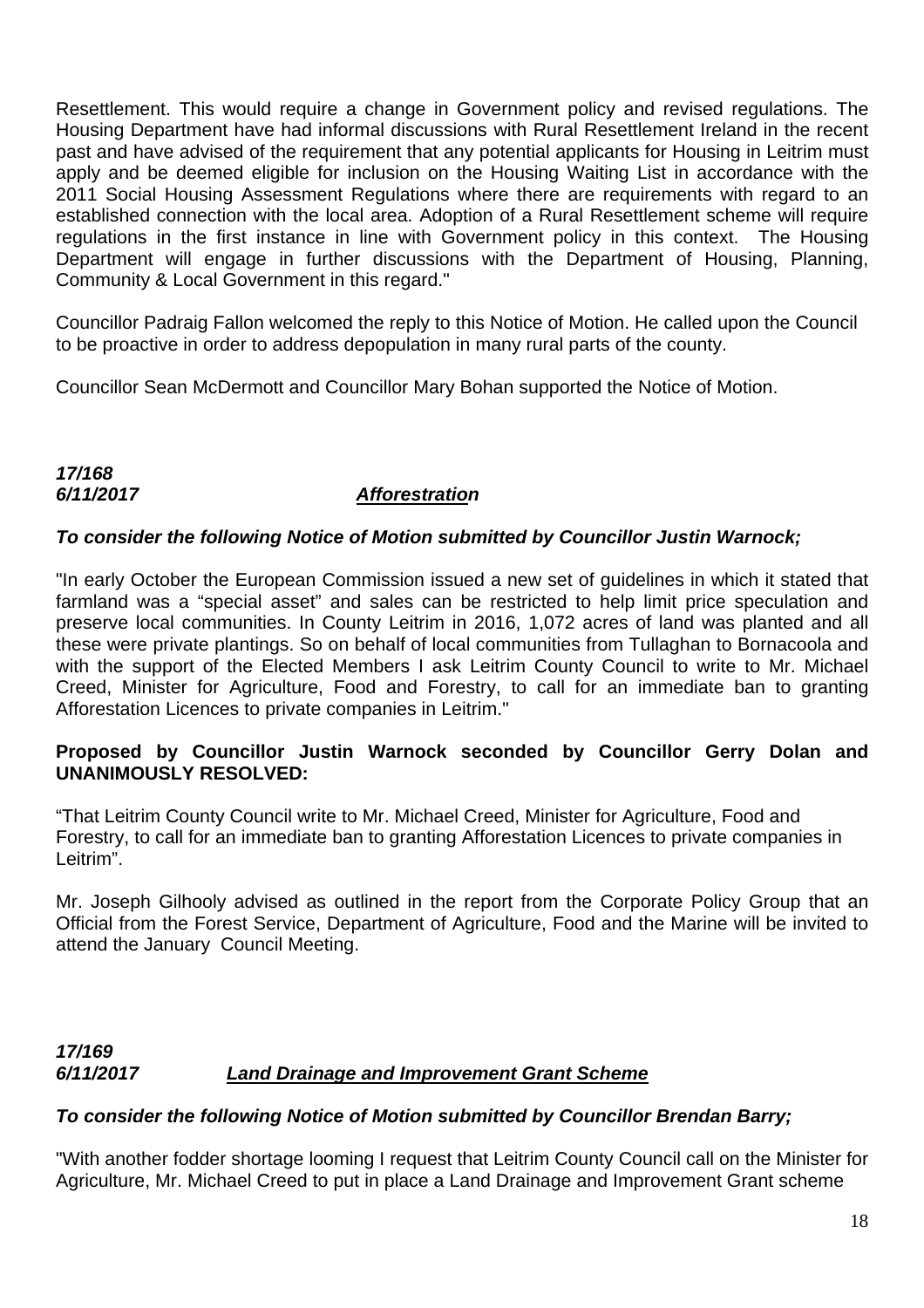as a long term solution to try and prevent this happening again. The Department needs to look for solutions not obstacles and design a scheme that will get European Commission approval and see all allocated funds being spent on machine hire and materials not assessments or bureaucracy. Land improvement would make Irish farms more viable, sustainable and efficient and add to Ireland's green image."

#### **Proposed by Councillor Brendan Barry seconded by Councillor Gerry Dolan and UNANIMOUSLY RESOLVED:**

"That Leitrim County Council call on the Minister for Agriculture, Mr. Michael Creed to put in place a Land Drainage and Improvement Grant scheme as a long term solution to try and prevent this happening again. The Department needs to look for solutions not obstacles and design a scheme that will get European Commission approval and see all allocated funds being spent on machine hire and materials not assessments or bureaucracy. Land improvement would make Irish farms more viable, sustainable and efficient and add to Ireland's green image".

#### *17/170 6/11/2017 Community Based CCTV System*

#### *To consider the following Notice of Motion submitted by Councillor Finola Armstrong-McGuire;*

"I ask that Leitrim County Council write to the Minister for Justice Frances Fitzgerald asking that her Department review the criteria for Community Based CCTV System Installation in towns. I ask that she and her Department agree to increase the grant level from 40% to 75% and raise the ceiling to €75,000. The ceiling is currently €40,000. This change would increase the uptake, which is the aim of the Scheme."

#### **Proposed by Councillor Finola Armstrong McGuire seconded by Councillor Sinead Guckian and UNANIMOUSLY RESOLVED:**

"That Leitrim County Council call on the Minister for Justice Frances Fitzgerald asking that her Department review the criteria for Community Based CCTV System Installation in towns. I ask that she and her Department agree to increase the grant level from 40% to 75% and raise the ceiling to €75,000. The ceiling is currently €40,000. This change would increase the uptake, which is the aim of the Scheme."

It was agreed by the Members that this motion would be circulated to all Local Authorities.

*17/171* 

#### *6/11/2017 GLAS Scheme*

#### *To consider the following Notice of Motion submitted by Councillor Paddy O'Rourke;*

"I call upon the Department of Agriculture to deploy whatever number of extra staff it requires to proceed with the long overdue payments due and appeals under the GLAS Scheme. This delay is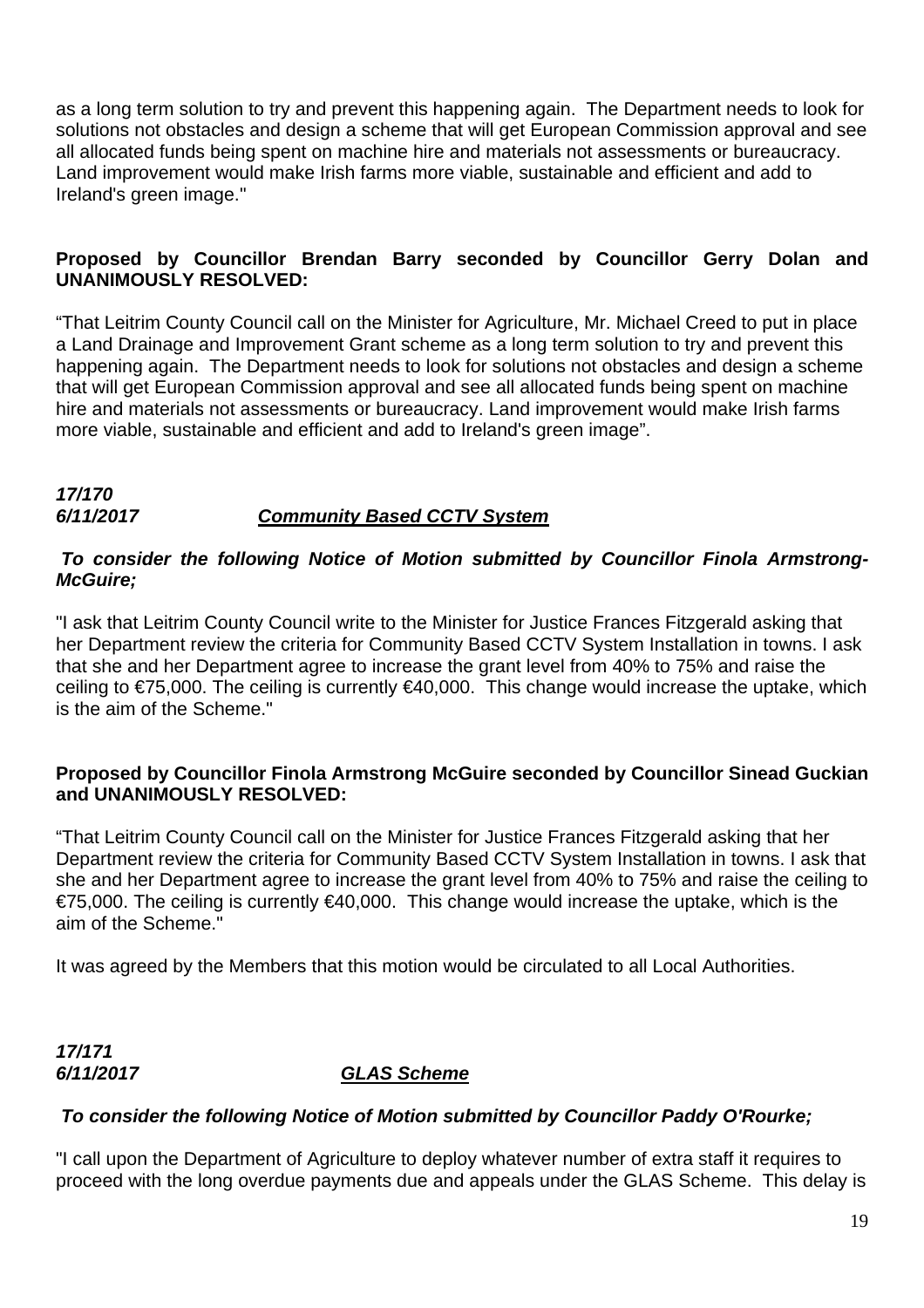causing hardship for farmers who have had considerable outlay in order to participate in the Scheme."

Councillor Sinead Guckian moved the motion on behalf of Cllr Paddy O'Rourke as he had to leave the meeting early.

#### **Proposed by Councillor Paddy O'Rourke seconded by Councillor Padraig Fallon and UNANIMOUSLY RESOLVED:**

"That Leitrim County Council call on the Department of Agriculture to deploy whatever number of extra staff it requires to proceed with the long overdue payments due and appeals under the GLAS Scheme. This delay is causing hardship for farmers who have had considerable outlay in order to participate in the Scheme".

#### *17/172 6/11/2017 Local Improvement Scheme*

#### *To consider the following Notice of Motion submitted by Councillor Mary Bohan;*

"I propose that Leitrim County Council call on Mr. Shane Ross T.D., Minister for Transport, Tourism and Sport to provide adequate resources to deal with the huge number of Local Improvement Schemes (LIS's) in County Leitrim awaiting funding and for new schemes to be accepted."

#### **Proposed by Councillor Mary Bohan seconded by Councillor Sean McGowan and UNANIMOUSLY RESOLVED:**

"That Leitrim County Council call on Mr. Shane Ross T.D., Minister for Transport, Tourism and Sport to provide adequate resources to deal with the huge number of Local Improvement Schemes (LIS's) in County Leitrim awaiting funding and for new schemes to be accepted."

#### *17/173 Election Davs*

#### *To consider the following Notice of Motion submitted by Councillor Sean McDermott;*

"At the November Council Meeting, I will ask that Community Centres and such buildings be used for voting on Election days instead of Primary Schools. I am asking Leitrim County Council to make enquires if this would be possible. We recently saw school days lost through weather conditions. I am aware that recently at a Committee Meeting of I.C.A, concerns were raised on the issues of Primary Schools been used on Election days."

#### *Report by Director of Services, Housing and Community, Corporate Services, Cultural and Emergency Services*

"This matter will be raised with the County Registrar."